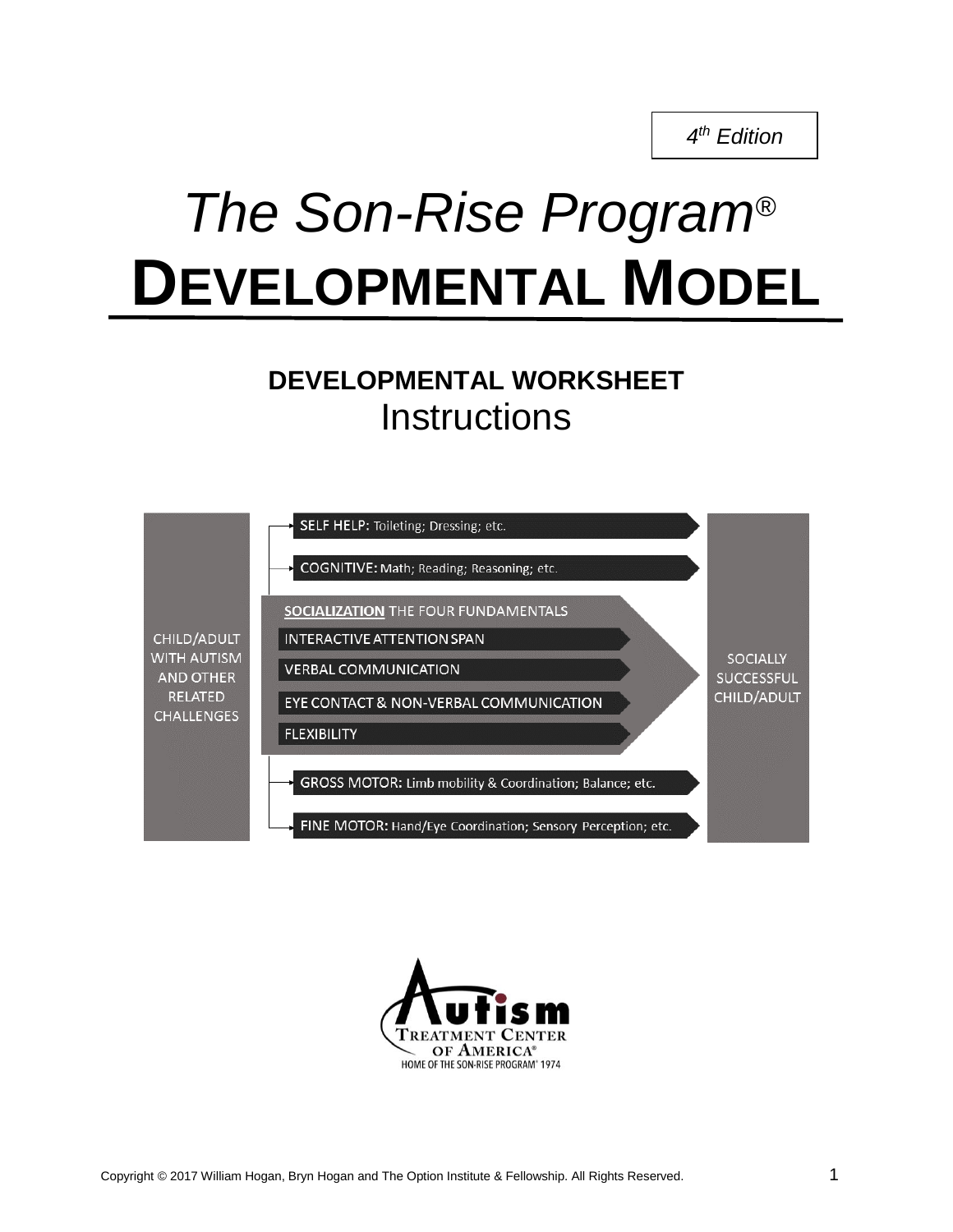## **The Son-Rise Program® Developmental Model**

## **Introduction**

The Son-Rise Program® Developmental Model is going to be incredibly helpful to you! A myriad of developmental models exist, but this one is a *social* developmental model. Autism, at its core, is a social-relational challenge for our children. When we can see, track, and achieve social-relational goals, we open the door to our children truly connecting with people, making friends, expressing love, enjoying people, communicating what's important to them, showing genuine interest in the thoughts and feelings of others, picking up on social cues, sharing interests, showing affection, and participating successfully in the world.

The Son-Rise Program® Developmental Model helps you to plot your child and set goals in Four Fundamentals of Socialization: Interactive Attention Span, Eye Contact & Non-Verbal Communication, Verbal Communication, and Flexibility. In each of these areas, you will be able to track your child through the five stages of development. Let's take a look at these Four Fundamentals of Socialization a little more closely.

#### **Interactive Attention Span**

Interactive Attention Span is the Fundamental that makes all of the other Fundamentals possible. It measures how long your child can maintain an interaction with another person before they disconnect, ism, or do their own thing. Ultimately, it measures the length of your child's green lights! Your child's challenges with interacting and with maintaining a green light are most of what places your child on the autism spectrum. It is also the largest determiner of what may be holding them back in other areas. If the length of your child's Interactive Attention Span increases from five minutes to twenty-five minutes, for example, entire vistas open up to them! Because they are now engaged for long enough to learn a whole host of new things, so many goals that it might have appeared to be beyond your child now become achievable!

### **Verbal Communication**

This Fundamental includes sounds your child is making, how many words (if any) they're using, whether they're using multi-word phrases, and the purpose of their language. We're tracking language as *interactive* communication rather than simply the ability to repeat words on command. This way, you can enable your child to communicate in a satisfying way with the world around them!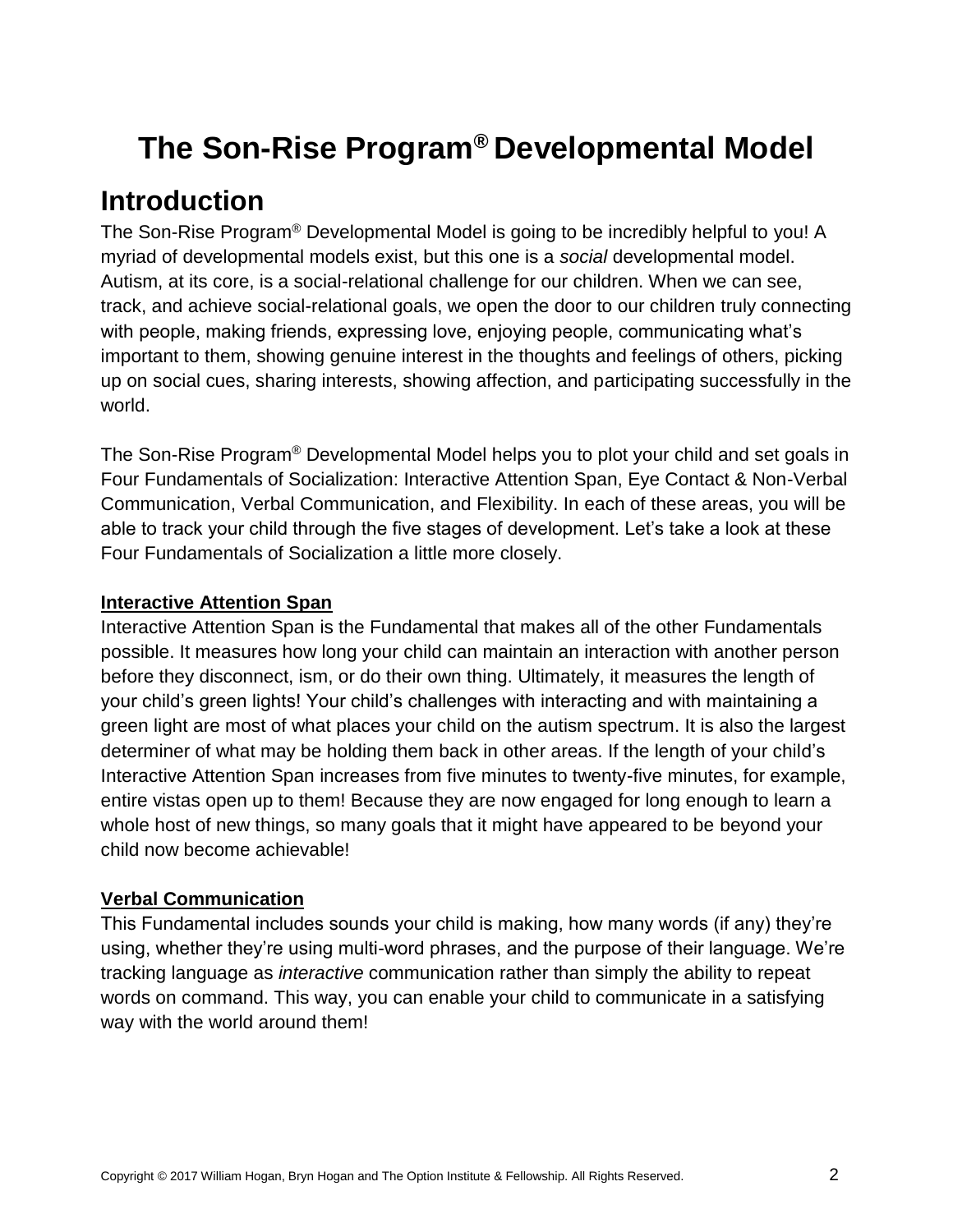### **Eye Contact & Non-Verbal Communication**

Looking at, and truly taking in, another human being is a keystone of interpersonal connection. In fact, most communication is non-verbal. Discerning whether someone is sarcastic, joking, frustrated, or delighted depends upon both looking at someone's eyes and face and noticing non-verbal cues. The Son-Rise Program® Developmental Model will enable you to track the level, purpose, and function of your child's eye contact as well as their use of and response to non-verbal communication.

### **Flexibility**

Flexibility is often the most overlooked of the Four Fundamentals of Socialization. People often focus on getting their children to follow a rigid structure rather than helping them to be flexible and at ease with transitions, changes, and the desires of others. The main focus of this Fundamental is to help your child develop the ability to be both flexible (allowing involvement and input from others) and spontaneous (initiating new ideas/directions) within interactive activities, whether those activities were initiated by your child or someone else. Of course, *any* child playing a game has preferences and desires about how the game is played. We're not looking for 100% flexibility in all interactions, but rather an overall ability to easily allow a friend or family member to make minor and major alterations to the activity on a regular basis. The Son-Rise Program® Developmental Model will enable you to track your child as you help them to improve on a challenge that is often one of the centerpieces of being on the autism spectrum.

## **How to Plot Your Child**

The purpose of The Son-Rise Program® Developmental Model is to help you understand exactly where your child is now, so that you can be clear about the next step. Like a GPS system we first need to know our current location before we can find the route to our final destination.

We recommend that you plot your child on the model every eight weeks.

Take one fundamental of socialization at a time. Remember that parents, therapists, and educators across the globe have plotted their children on this model and used it to help their children progress, and you can too! If you are a parent, remember that you know your child better than anyone else. We encourage you to trust that, as we do.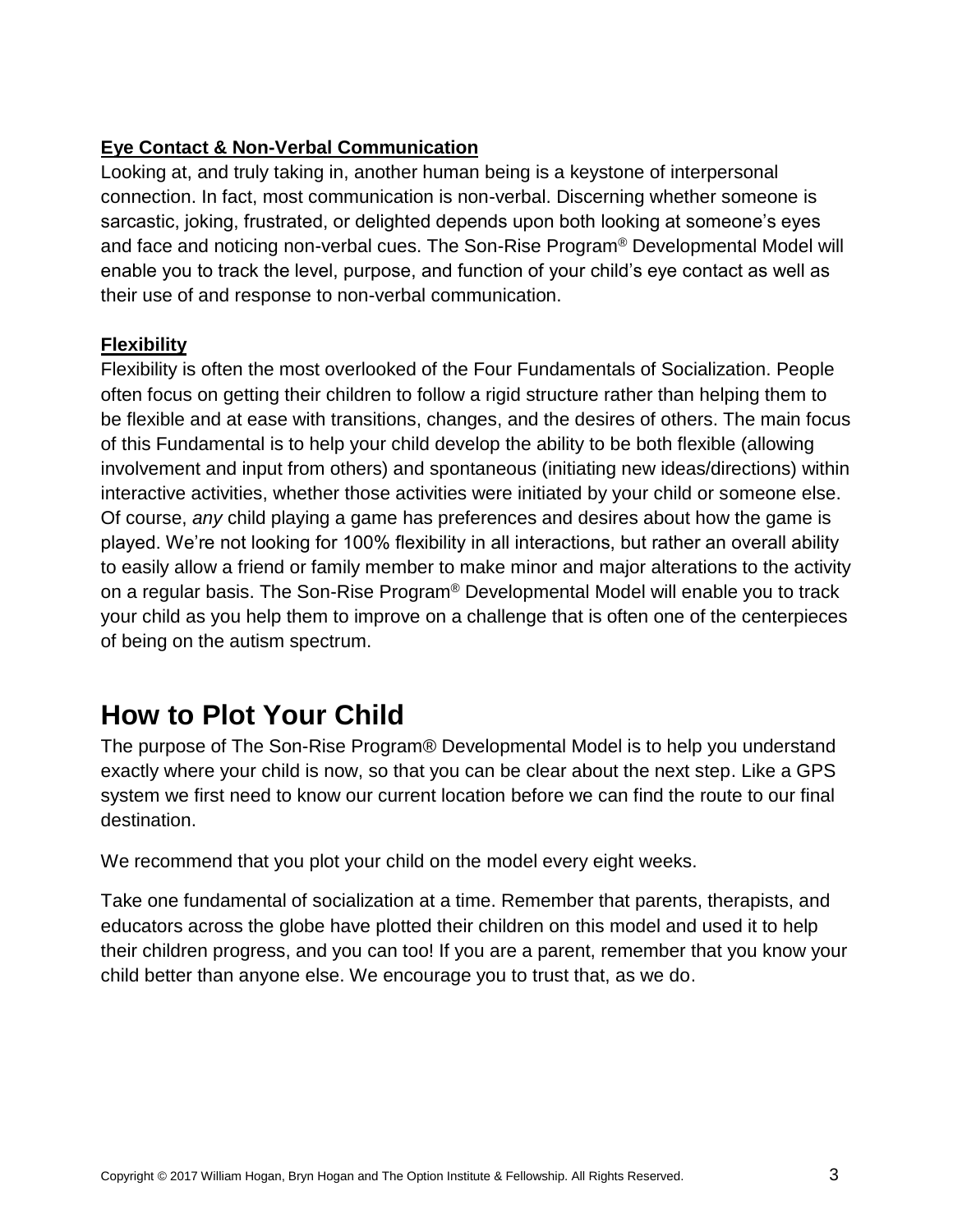### **The 12 Steps to Plotting Your Child:**

- **1) Print out your Developmental Model Worksheets** and have them in front of you before you begin as this will help you to understand the following instructions.
- **2)** Remember that even if you think your child is in Stage 2 or Stage 4 in any given fundamental, **it is important at this initial assessment to start with Stage 1 in every section** (this will not be necessary as you plot your child in the future).
- **3) Starting at Stage 1 will enable you to see if there are any "missed" skills** in the earlier stages that could be gaps that are holding your child back socially. These missed skills are important to address as goals.
- **4) Begin with Interactive Attention Span, Stage 1.** Assess where your child is for each skill using the boxes provided. You will see a list of skills. For each, assess your child using the key below.
- **5) KEY:**

### a. **Emerging:**

- i. You will see two small squares inside this box. Check the first box if your child demonstrates this skill "Occasionally". (If your child demonstrated this skill once, six months ago, you would not check the box at this time. Leave it blank for now).
- ii. Check the second small box if your child demonstrates this skill "Half the time". (This does not mean they must show this skill 30 minutes out of every hour, but rather that they demonstrate this skill about half the time that the opportunity arises; i.e. they say "hello" about half the time that they are greeted).

### b. **Accomplished:**

i. Check this box when your child shows the ability to demonstrate this skill most of the time. (Your child does not need to show mastery of this skill *all the time,* if they can show this skill most of the time, then you would check the "Accomplished" box for that skill).

#### **6) Once you have completed the above, in all stages of all four fundamentals, you are ready to set your goals.**

- a. Begin again with Interactive Attention Span.
- b. Go to the first listed skill that does NOT have the "Accomplished" box checked.
- c. **NOTE:** Some goal boxes will already have "Emerging" checks, and some not. Also, it's ok if your child accomplishes the goals out of order.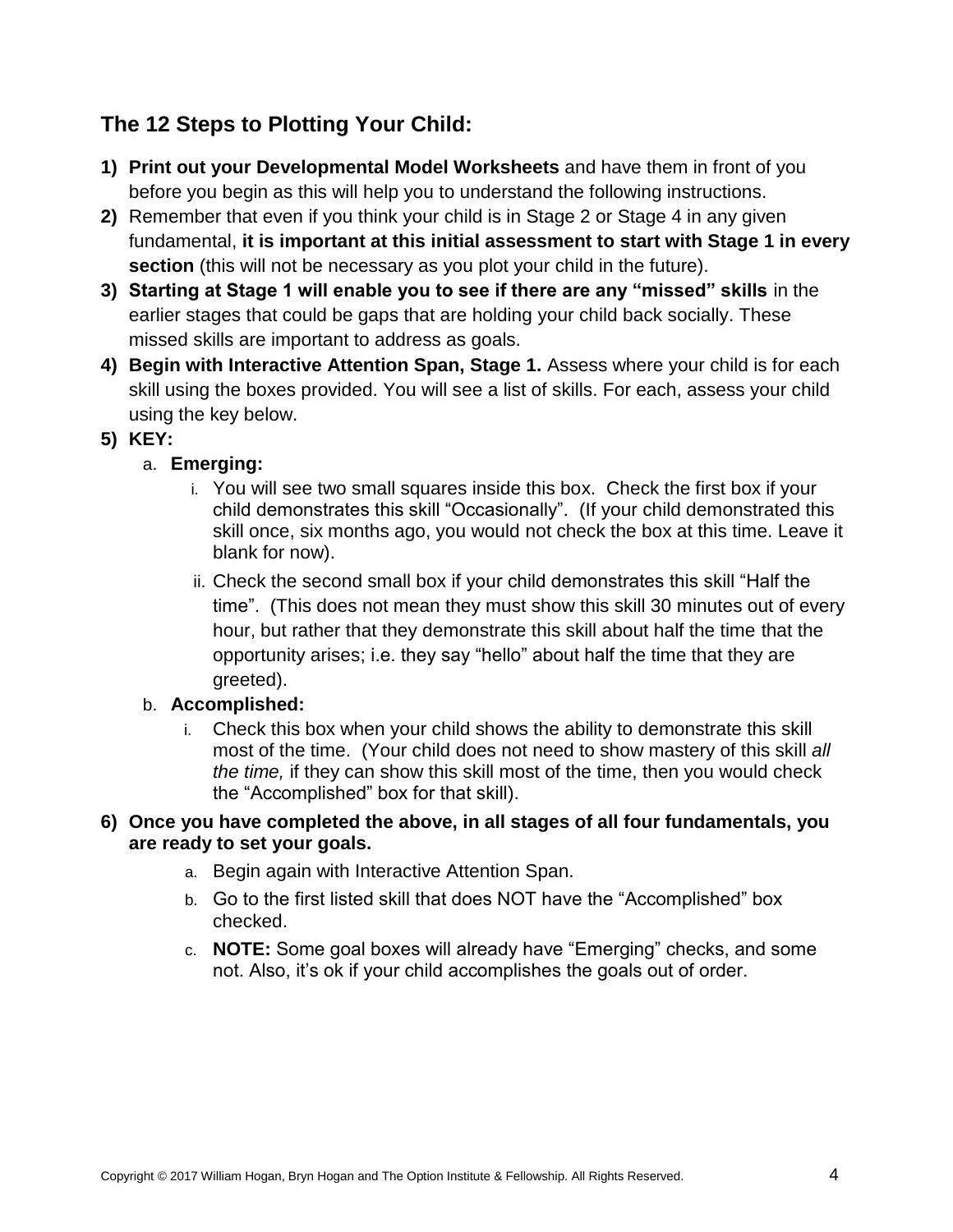- **7) When to move on to another Stage:**
	- **a. The** ✭**starred**✭ **skills at the start of each stage must be**

**"Accomplished" before you can move on to the next stage.** They are an essential building block for success in the following stage. If these have been accomplished and there is still one non-starred skill (and only one nonstarred skill) yet to be accomplished, you may move on to the next stage while continuing to bring this non-starred skill forward as a goal.

- **8) If you are really uncertain about a particular skill and you don't think that you can even make a rough estimate, put a question mark next to it.** Over the next week, observe your child to see if they demonstrate that skill, and then you can return to the model to note what you have learned.
- **9) Repeat this entire process for each of the fundamentals of socialization.** You will find that your child is predominantly within a certain stage of development across all of the fundamentals. However, we have seen that most children have skills they have not accomplished in earlier stages, and skills they have "Achieved" in later stages. Such lone higher-level skills are called Outlier Skills. If your child has any of these, that's wonderful! If you notice one outlier skill from a previous stage, what a great opportunity to help them work on it. If you notice one outlier skill from a later stage, how exciting! With this in mind, you will have the most success if you stay focused on the stage that your child is currently in.
- **10) Repeat this process for each of the Four Fundamentals, beginning in Stage 1.**
- **11) Use it! This is your GPS system for your journey with your child and The Son-Rise Program.** Print out all of the Developmental Model Worksheets. Below we have a picture that illustrates how and in what order to place them on a wall in your home. We strongly recommend that you place them in view exactly as noted below. This will allow you to access and stay aware of your current goals, while seeing the bigger picture of your child within the model.
	- **NOTE:** The Developmental Model was designed to help your child grow towards being a socially successful person. Each of the skills noted is an important part of the process. Some parents have become very excited about growth in one fundamental and then move stages ahead, while the other 3 fundamentals continue to have multiple unaccomplished goals. This can result in your child having one fundamental area of great strength, while being affected and challenged by other missing skills. (When you display the model as we suggest, you will easily see if this begins to occur).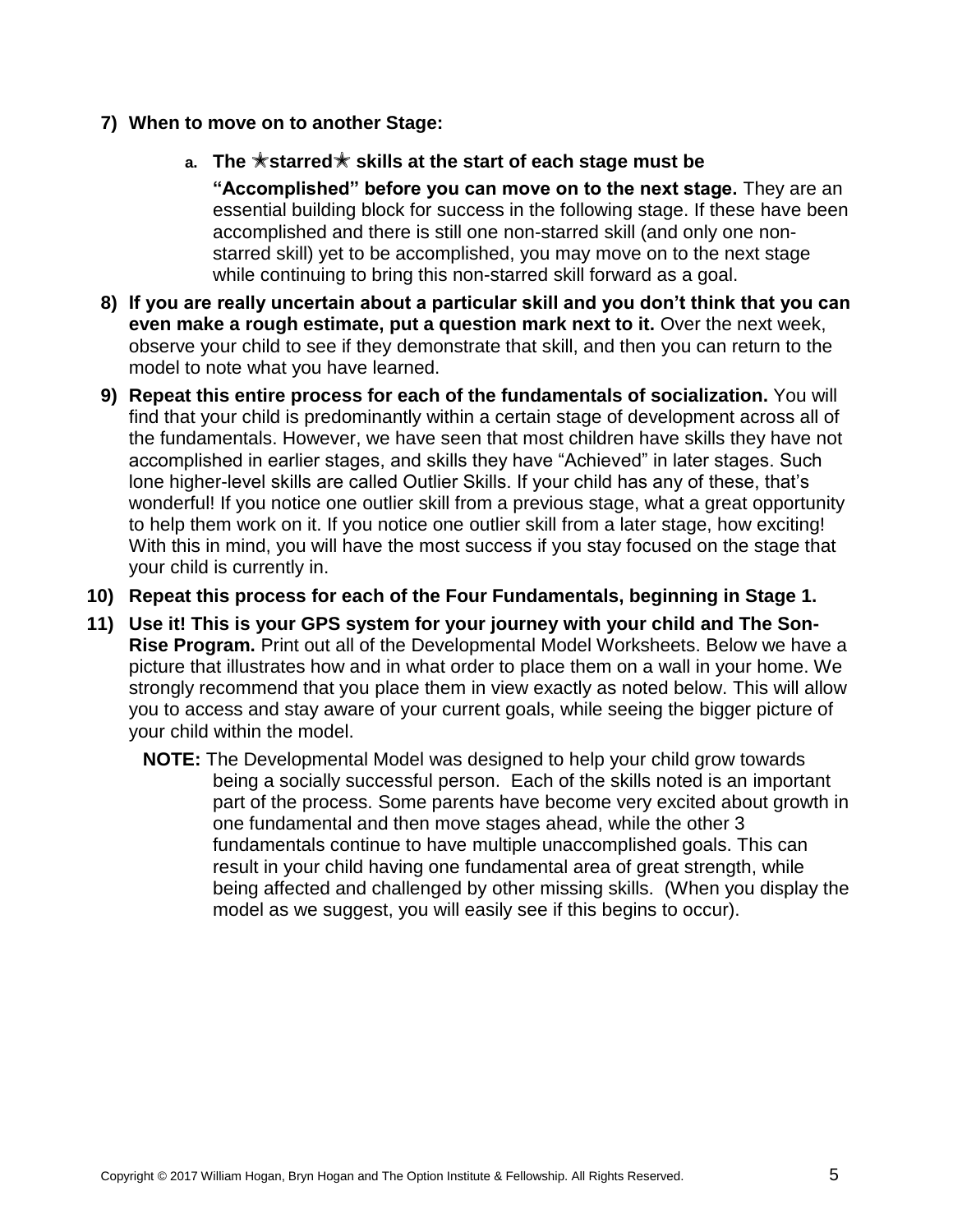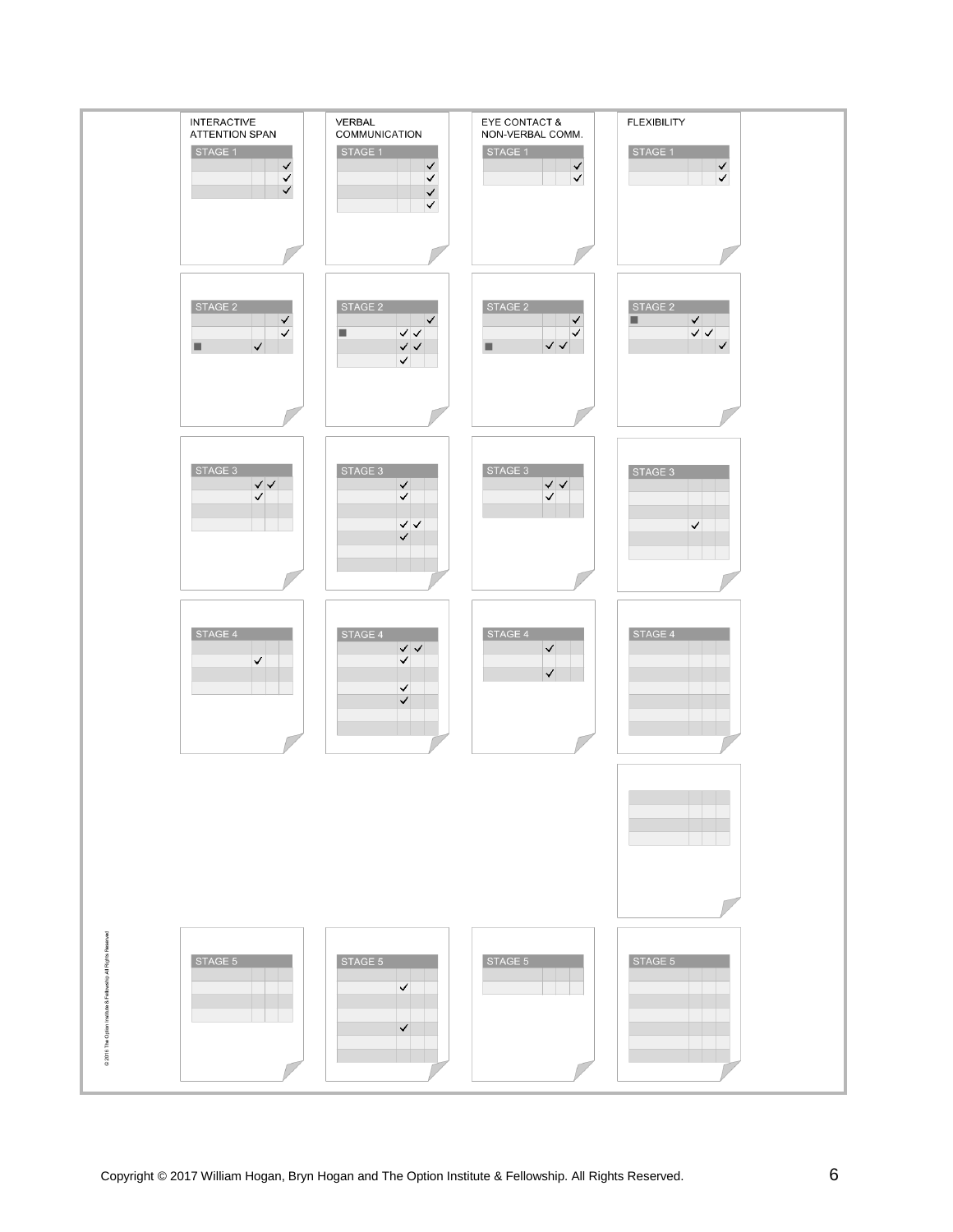**12) Take the goals that you've chosen, write them out on a separate sheet of paper, and pin** *that* **on the wall, too!** (We've provided a Goal Sheet below for you to print out and use for this purpose.) If you have a Son-Rise Program® playroom, it's a good idea to pin the list up right outside the room. You'll have your child's goals for the next eight weeks laid out where everyone will see them right before beginning their time with your lovely child!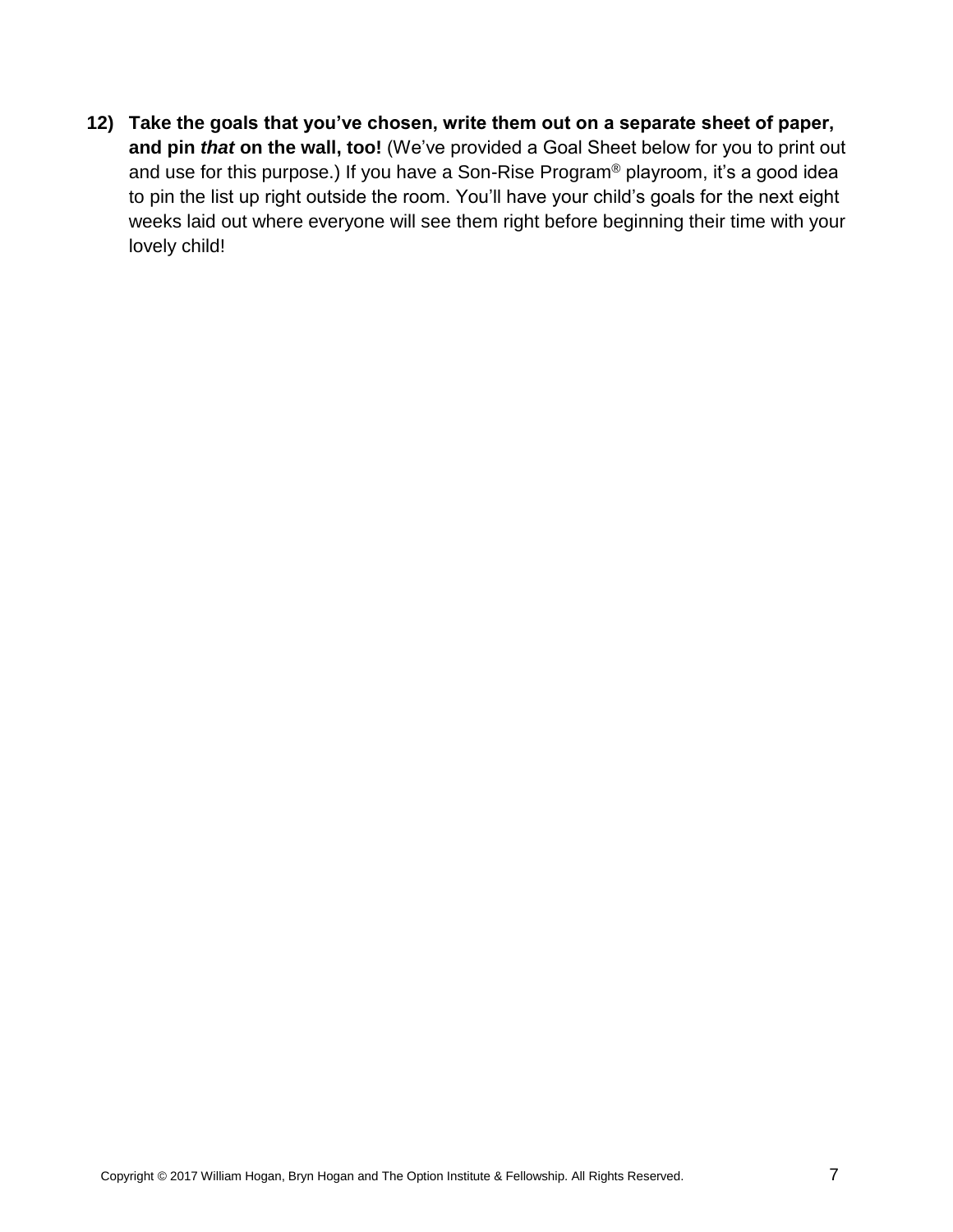## *Son-Rise Program*® Developmental Model Goals

INTERACTIVE ATTENTION SPAN:

VERBAL COMMUNICATION:

EYE CONTACT & NON-VERBAL COMMUNICATION:

FLEXIBILITY: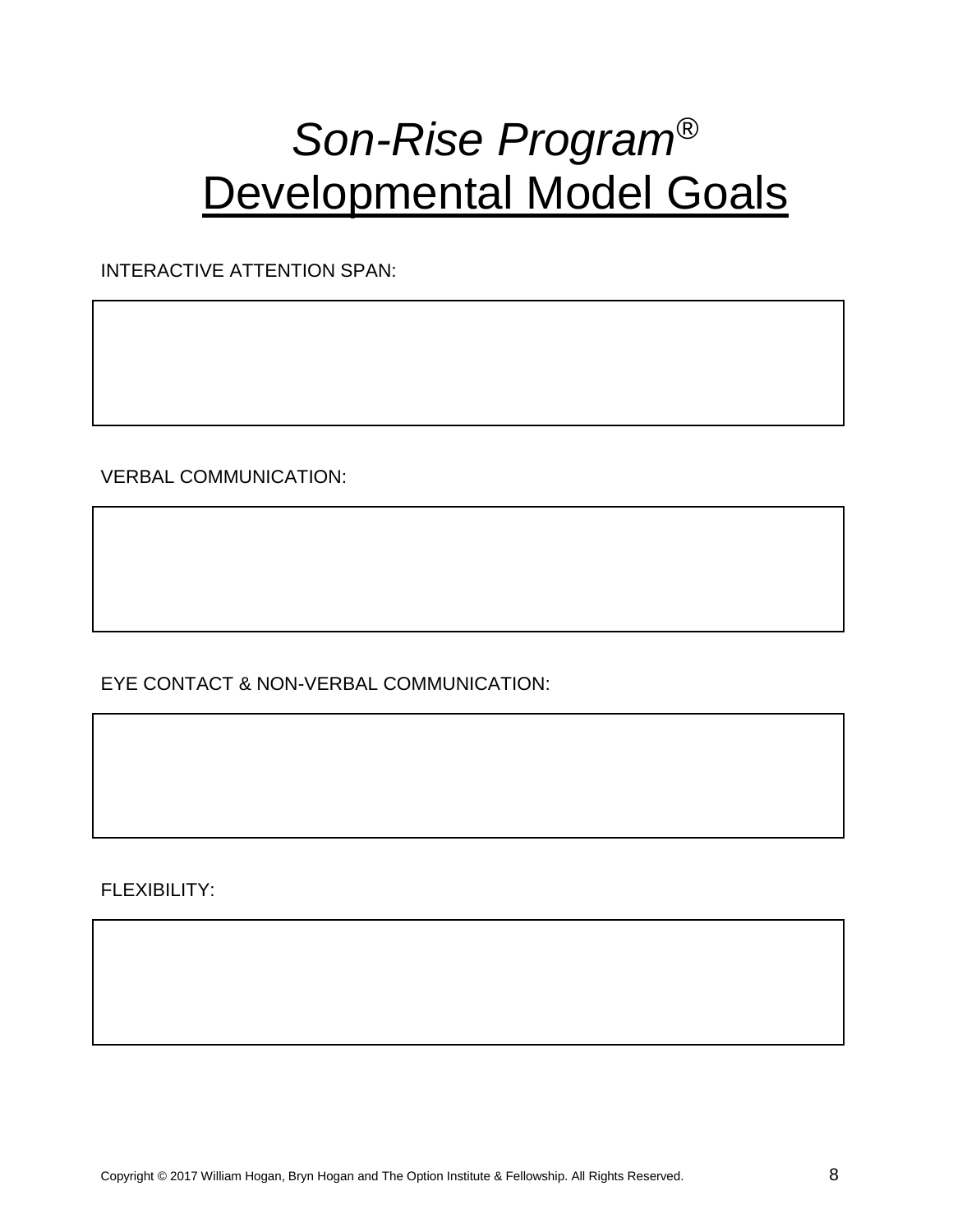## **Need Help?**

Remember that we're here to help you anytime! We have found that the people who are able to implement this model most successfully are those who've made sure to get ongoing assistance from us. *Make sure you get the help you need*. If you are having any difficulties, call or email us (see our contact details below) and ask about our online and on-campus courses and services. This will make all the difference!

We are cheering you on as you use The Son-Rise Program® Developmental Model to help your magnificent child to communicate, connect with you, enjoy and relate to others, become more flexible and at ease, and interact more successfully in the world!

> Please contact us at The Autism Treatment Center of America® for support, guidance and help.

## **Autism Treatment Center of America®**

2080 South Undermountain Road, Sheffield, MA 01257, USA Telephone: +1-413-229-2100 Email: correspondence@autismtreatment.org **www.AutismTreatment.org**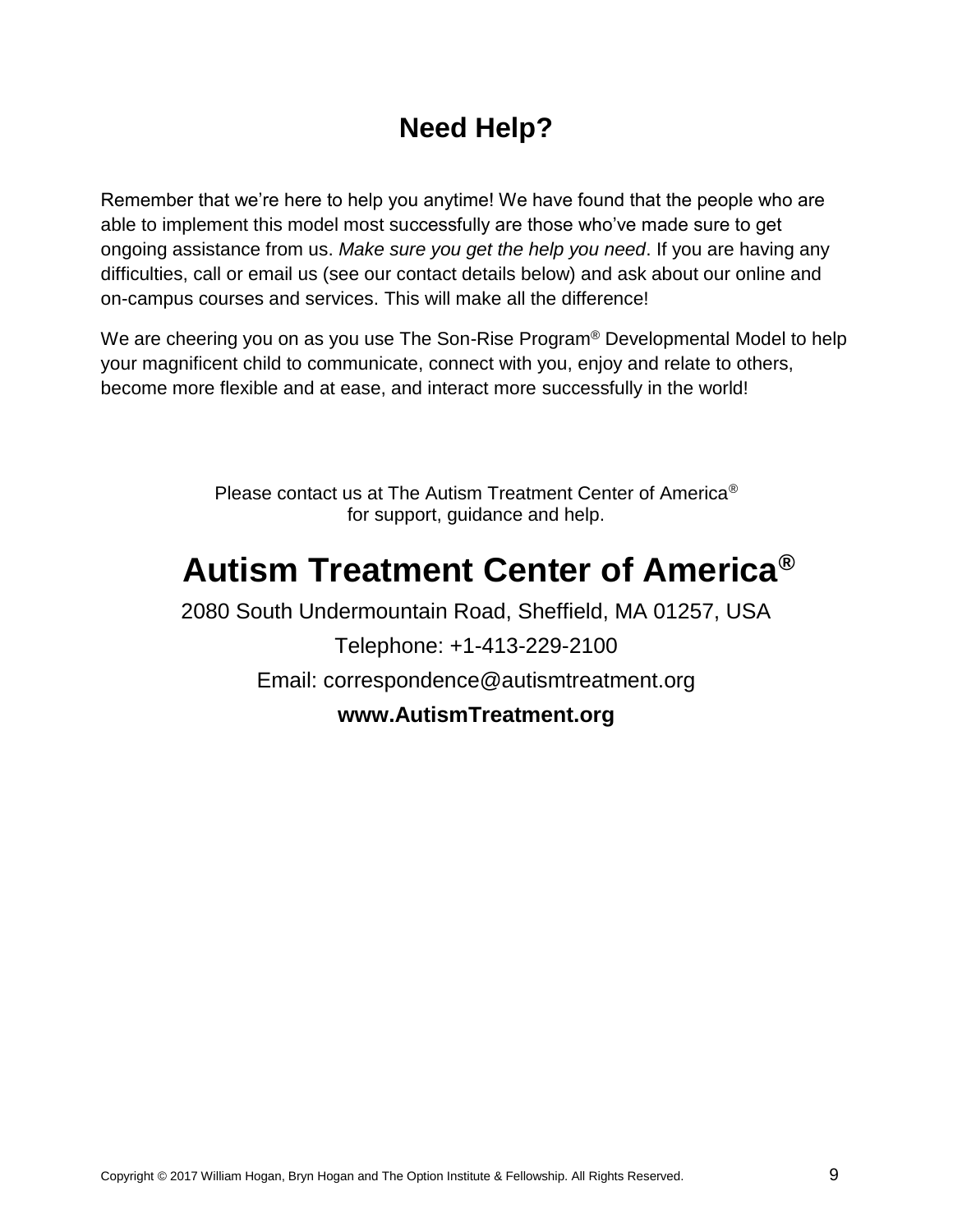#### SOCIAL FUNDAMENTAL 1/4

## **Interactive Attention Span**

*(Interaction = inclusion of another person in a game or activity)* 

| Goal   | <b>STAGE 1 - Interactive Attention Span</b>                                                                                                                                                                                                                      | Emeraina      | <b>Accomplished</b> |
|--------|------------------------------------------------------------------------------------------------------------------------------------------------------------------------------------------------------------------------------------------------------------------|---------------|---------------------|
| $\Box$ | $\star$ Duration of interactive attention span is 2 minutes or more $\star$<br>This means including another person in a game or activity. This ends when your child breaks the<br>interaction and does not return (after two requests to continue the activity). | $\Box$        |                     |
| $\Box$ | Interacts within shared physical activities<br>Physical activities can include tickles, chase, wrestling, tag, squeezes, back rubs, etc.                                                                                                                         | $\cap$ $\cap$ |                     |
| /hr    | Tracking Bonus: Frequency of interaction                                                                                                                                                                                                                         |               |                     |

#### **Special Notes:**

- The **duration of interactive attention span** is determined by how long your child plays/interacts with a person. This could happen in the course of one game played for 12 minutes, or 3 games played for a total of 12 minutes. In both cases, your child is demonstrating their Interactive Attention Span.
- **Tracking Bonus: Frequency of Interaction**. This is an opportunity to look at an even larger picture of your child's Interactive Attention Span. Here you will note how many times in an hour that your child interacted with you, regardless of the length of the interaction. For example: If your child interacted with you 3 times in an hour (once for a minute, once for 4 minutes and once for 7 minutes) you would track this as 3x per hour in the Tracking Bonus box above.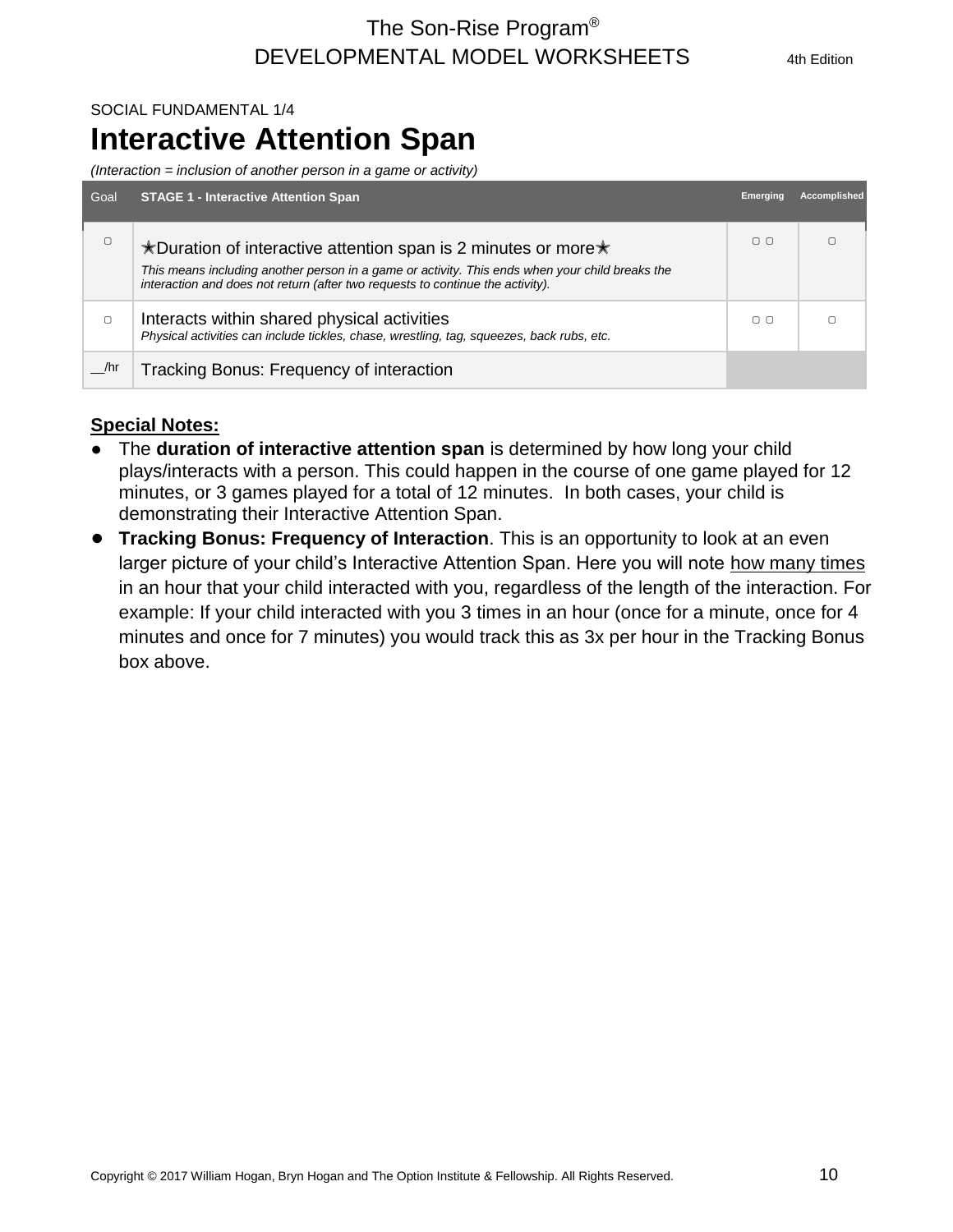#### SOCIAL FUNDAMENTAL 1/4

| Goal   | <b>STAGE 2 - Interactive Attention Span</b>                                                                                                                                                                                                                      | Emeraina      | <b>Accomplished</b> |
|--------|------------------------------------------------------------------------------------------------------------------------------------------------------------------------------------------------------------------------------------------------------------------|---------------|---------------------|
| $\Box$ | $\star$ Duration of interactive attention span is 4 minutes or more $\star$<br>This means including another person in a game or activity. This ends when your child breaks the<br>interaction and does not return (after two requests to continue the activity). | $\cap$ $\cap$ | ∩                   |
| $\Box$ | Interacts around simple shared objects<br>Interacts within a game or activity that involves a simple object, e.g., ball, bubbles, book, markers, blocks,<br>figurines, cars, trains, musical instrument, etc.                                                    | $\Box$        | ∩                   |
| $\Box$ | Allows physical affection and interaction<br>E.g., allows cuddles, holding hands, your arm around them, ruffling hair, tickles, hugs, hand/foot<br>squeezes, rough and tumble games, etc.                                                                        | $\cap$ $\cap$ | ∩                   |
| $\Box$ | Can maintain physical contact for 30 seconds or more<br>E.g., hugs, cuddles, holding hands while dancing, shoulders touching while sitting beside-by-side, etc.                                                                                                  | n n           | ∩                   |
| $\Box$ | Physically gentle with others<br>Sweetly and gently touches others vs. hitting, slapping, biting, pinching, pushing, pulling, etc.                                                                                                                               | $\cap$ $\cap$ | $\Box$              |
| /hr    | Tracking Bonus: Frequency of interaction                                                                                                                                                                                                                         |               |                     |

#### **Special Notes:**

- The **duration of interactive attention span** is determined by how long your child plays/interacts with a person. This could happen in the course of one game played for 12 minutes, or 3 games played for a total of 12 minutes. In both cases, your child is demonstrating their Interactive Attention Span.
- **Tracking Bonus: Frequency of Interaction**. This is an opportunity to look at an even larger picture of your child's Interactive Attention Span. Here you will note how many times in an hour that your child interacted with you, regardless of the length of the interaction. For example: If your child interacted with you 3 times in an hour (once for a minute, once for 4 minutes and once for 7 minutes) you would track this as 3x per hour in the Tracking Bonus box above.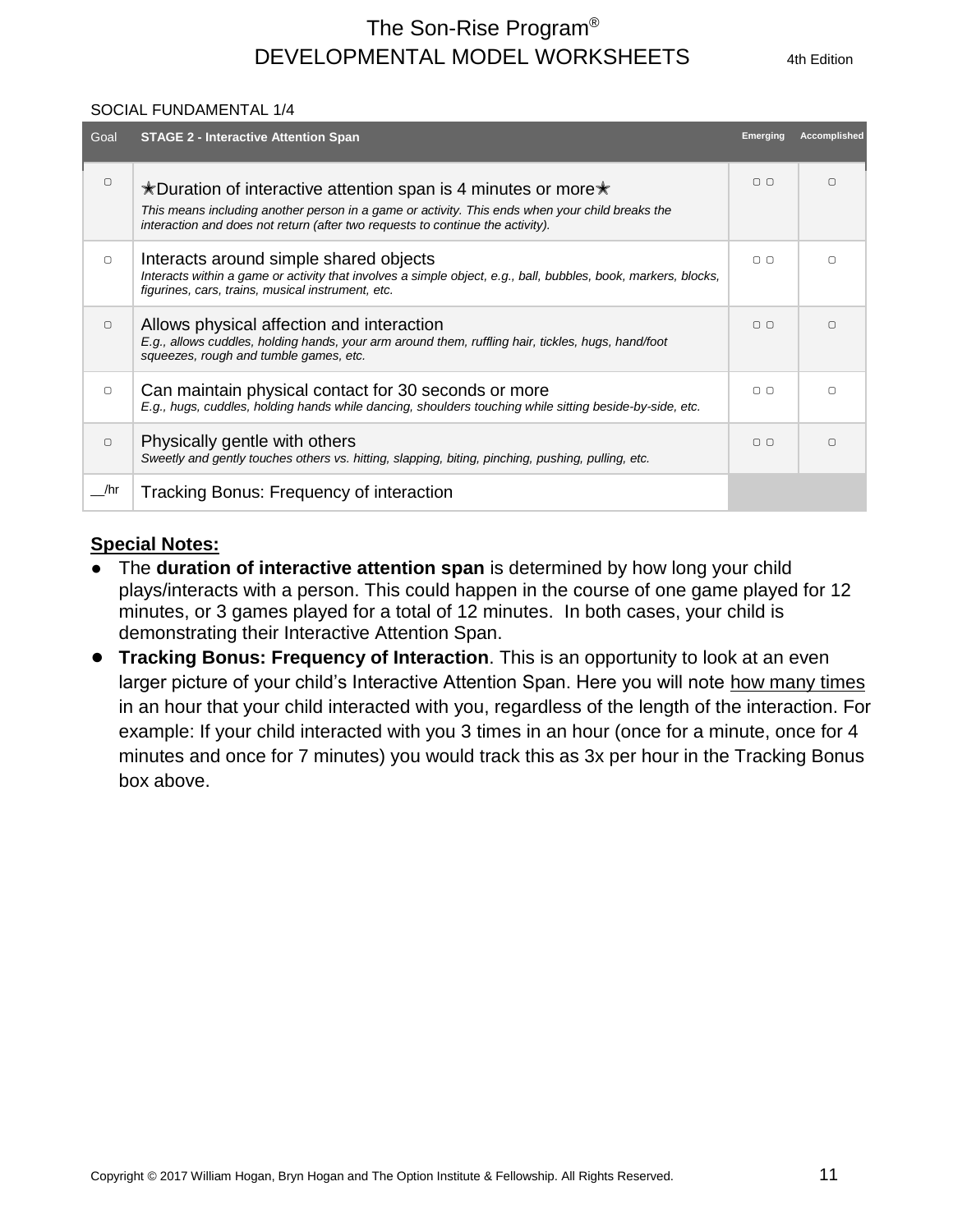#### SOCIAL FUNDAMENTAL 1/4

| Goal             | <b>STAGE 3 - Interactive Attention Span</b>                                                                                                                                                                                                                      | Emerging      | Accomplished |
|------------------|------------------------------------------------------------------------------------------------------------------------------------------------------------------------------------------------------------------------------------------------------------------|---------------|--------------|
| $\Box$           | $\star$ Duration of interactive attention span is 9 minutes or more $\star$<br>This means including another person in a game or activity. This ends when your child breaks the<br>interaction and does not return (after two requests to continue the activity). | $\Box$ $\Box$ | $\Box$       |
| $\Box$           | $\star$ Interacts within symbolic imaginative play $\star$<br>Uses props to represent actual objects/animals/people, e.g., a block is a car, a blanket is a magic carpet,<br>a marker is a person, etc.                                                          | $\Box$        | $\Box$       |
| $\Box$           | $\star$ Interacts with two adults at the same time for 9 minutes or more - with<br>Stage 3 Verbal Communication *                                                                                                                                                | $\Box$ $\Box$ | $\Box$       |
| $\Box$           | Can join in an activity already in progress<br>E.g., when two adults are playing a ball game, they are able to successfully join the ball game, etc.                                                                                                             | $\Box$ $\Box$ | $\Box$       |
| $\hfill \square$ | $\star$ Asks for help $\star$<br>E.g., opening containers, getting objects on a shelf beyond their reach, drawing detailed pictures, etc.                                                                                                                        | $\Box$ $\Box$ | $\Box$       |
| $\Box$           | Can maintain physical contact for 60 seconds or more<br>E.g., hugs, cuddles, holding hands while dancing, shoulders touching while sitting side-by-side, etc.                                                                                                    | $\Box$ $\Box$ | $\Box$       |
| $\Box$           | Initiates physical affection and interaction<br>E.g., asks for and freely gives hugs, tickles, cuddles, rough-and-tumble, etc.                                                                                                                                   | $\Box$ $\Box$ | $\Box$       |
| $\Box$           | $\star$ Can have simple interactions with a peer (non-sibling) $\star$<br>E.g., chase games, hide and seek, catch, frisbee, ball games, brief verbal exchanges, etc.                                                                                             | $\Box$        | $\Box$       |
| /hr              | Tracking Bonus: Frequency of interactions                                                                                                                                                                                                                        |               |              |

#### **Special Notes:**

- The **duration of interactive attention span** is determined by how long your child plays/interacts with a person. This could happen in the course of one game played for 12 minutes, or 3 games played for a total of 12 minutes. In both cases, your child is demonstrating their Interactive Attention Span.
- **Tracking Bonus: Frequency of Interaction**. This is an opportunity to look at an even larger picture of your child's Interactive Attention Span. Here you will note how many times in an hour that your child interacted with you, regardless of the length of the interaction. For example: If your child interacted with you 3 times in an hour (once for a minute, once for 4 minutes and once for 7 minutes) you would track this as 3x per hour in the Tracking Bonus box above.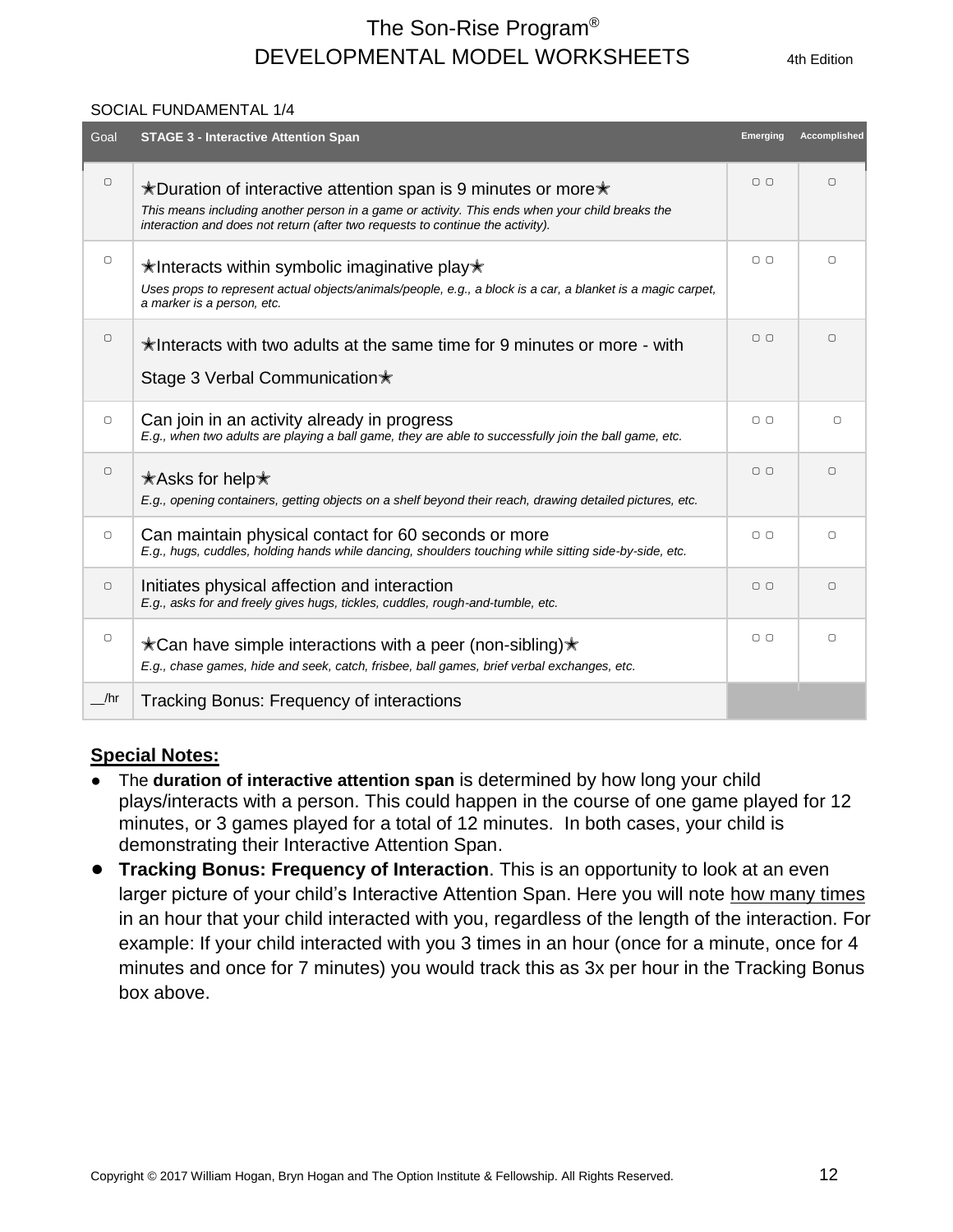#### SOCIAL FUNDAMENTAL 1/4

| Goal             | <b>STAGE 4 - Interactive Attention Span</b>                                                                                                                                                                                                                       | <b>Emerging</b> | Accomplished |
|------------------|-------------------------------------------------------------------------------------------------------------------------------------------------------------------------------------------------------------------------------------------------------------------|-----------------|--------------|
| $\hfill \square$ | $\star$ Duration of interactive attention span is 20 minutes or more $\star$<br>This means including another person in a game or activity. This ends when your child breaks the<br>interaction and does not return (after two requests to continue the activity). | $\Box$          | $\Box$       |
| $\Box$           | $\star$ Interacts within imaginative role-play activities $\star$<br>Your child can pretend to be a dog, a plane, a family member, a movie character, etc.                                                                                                        | $\Box$          | $\Box$       |
| О                | $\star$ Plays interactively with a peer $\star$<br>E.g., takes turns, shares, allows the other child's input in games, says hello/goodbye, etc.                                                                                                                   | $\Box$          | $\Box$       |
| $\hfill \Box$    | $\star$ Has an attention span of 15 minutes or more within a single activity of their<br>choosing $\star$<br>Your child can play one game/activity for 15 minutes or more duration vs. playing many short activities<br>consecutively.                            | $\Box$          | $\Box$       |
| $\Box$           | Comforts another person when they are hurt or upset<br>E.g., gets the person a drink of water or band aid, or asks "Are you okay?" or "Can I help you?" etc.                                                                                                      | $\Box$          | $\Box$       |
| О                | Physical contact is socially acceptable<br>E.g., hugs only family and friends, doesn't touch strangers, respect your personal physical space, etc.                                                                                                                | n n             | $\Box$       |
| $\Box$           | Maintains all Stage 4 social skills, for approximately 1 hour per day, while in<br>a stimulating environment<br>E.g., social gathering, birthday party, etc.                                                                                                      | $\Box$          | $\Box$       |

#### **Special Notes:**

 The **duration of interactive attention span** is determined by how long your child plays/interacts with a person. This could happen in the course of one game played for 12 minutes, or 3 games played for a total of 12 minutes. In both cases, your child is demonstrating their Interactive Attention Span.

#### **Frequency of Interaction**.

- **NOTE:** We only track frequency of interaction during Stages 1-3. When your child is in stage 4 and 5, the frequency of their interactions has grown enough that tracking is not necessary.
- As your child progresses in Stage 4, and you begin to estimate whether your child is moving into Stage 5 in duration of attention span, use the following guide.
- KEY: Use the following as a guide to determine if your child is ready for Stage 5, goal #1.
	- 2-year-old: 6-10 minutes
	- 5-year-old: 15-25 minutes
	- 8-year-old: 24-40 minutes
	- 12-year-old: 36-60 minutes

The duration of interaction for a neurotypical child is approximately 3 - 5 minutes per year of the child's age.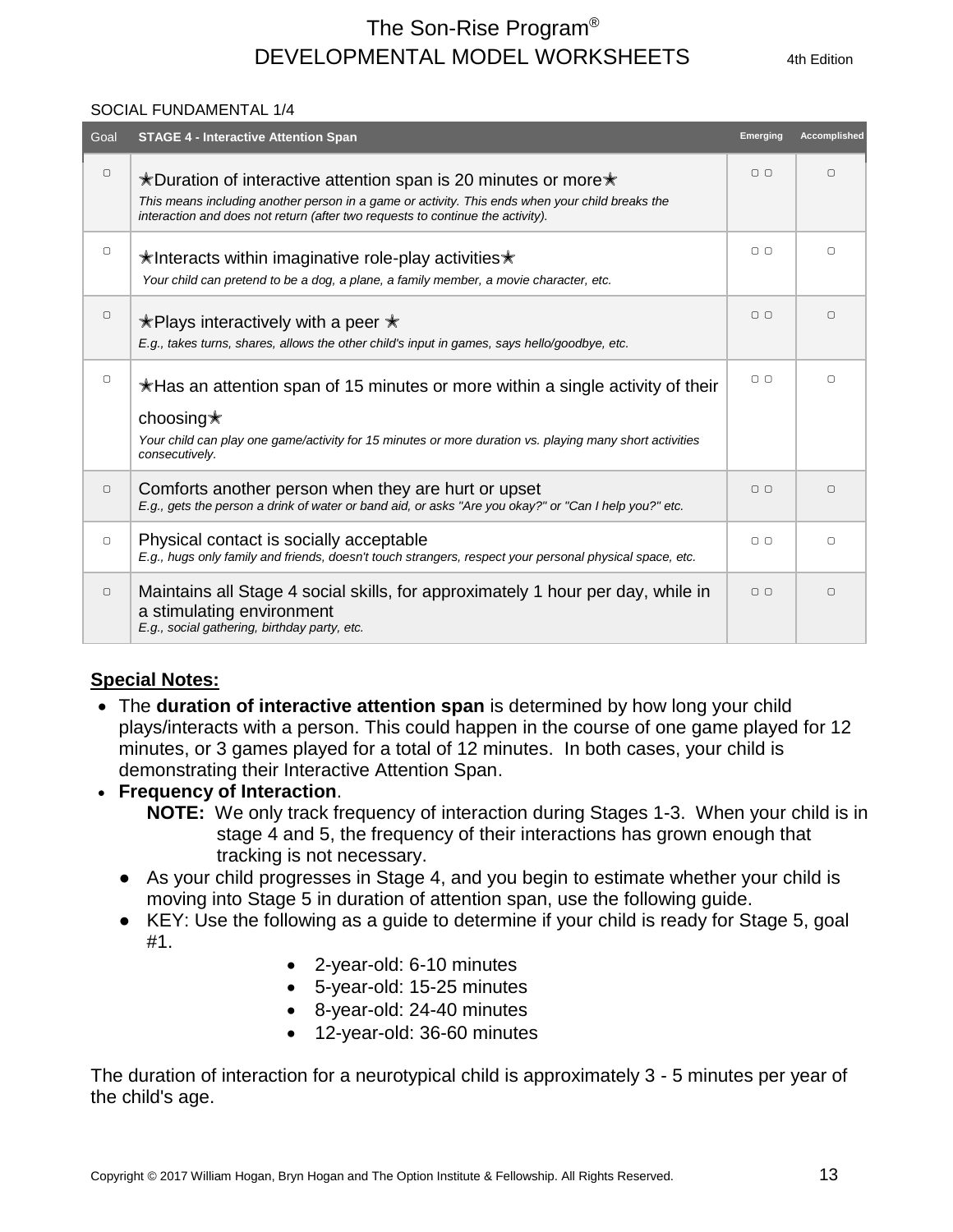#### SOCIAL FUNDAMENTAL 1/4

| Goal   | <b>STAGE 5 - Interactive Attention Span</b>                                                                                                                                                                                                                           | Emeraina      | <b>Accomplished</b> |
|--------|-----------------------------------------------------------------------------------------------------------------------------------------------------------------------------------------------------------------------------------------------------------------------|---------------|---------------------|
| $\Box$ | $\star$ Duration of interactive attention span is at age level or higher $\star$<br>This means including another person in a game or activity. This ends when your child breaks the<br>interaction and does not return (after two requests to continue the activity). | $\Box$ \Box   | ∩                   |
| $\Box$ | <b>*Continuously interacts</b> *<br>Your child can interact with another person for the entire duration of the time spent together.                                                                                                                                   | $\Box$ $\Box$ | ∩                   |
| $\Box$ | Has a typical duration of interaction within a single activity chosen by<br>another person<br>Interacts typically in one activity vs. having a typical interactive attention span made up of many activities.                                                         | $\cap$ $\cap$ | Π                   |
| $\Box$ | $\star$ Can interact with small groups of two or more peers $\star$<br>E.g., takes turns, shares, negotiates, allows the other child's input in games, says hello/goodbye, etc.                                                                                       | $\Box$ $\Box$ | ∩                   |
| $\Box$ | Interacts within a variety of activities<br>Your child can interact in a wide variety of different types of activities, e.g., physical, conversational,<br><i>imaginative</i> , etc.                                                                                  | $\Box$        | Π                   |

#### **Special Notes:**

- The **duration of interactive attention span** is determined by how long your child plays/interacts with a person. This could happen in the course of one game played for 12 minutes, or 3 games played for a total of 12 minutes. In both cases, your child is demonstrating their Interactive Attention Span.
- **Frequency of Interaction.**

**NOTE:** We only track frequency of interaction during Stages 1-3. When your child is in stage 4 and 5, the frequency of their interactions has grown enough that tracking this is not done in these stages.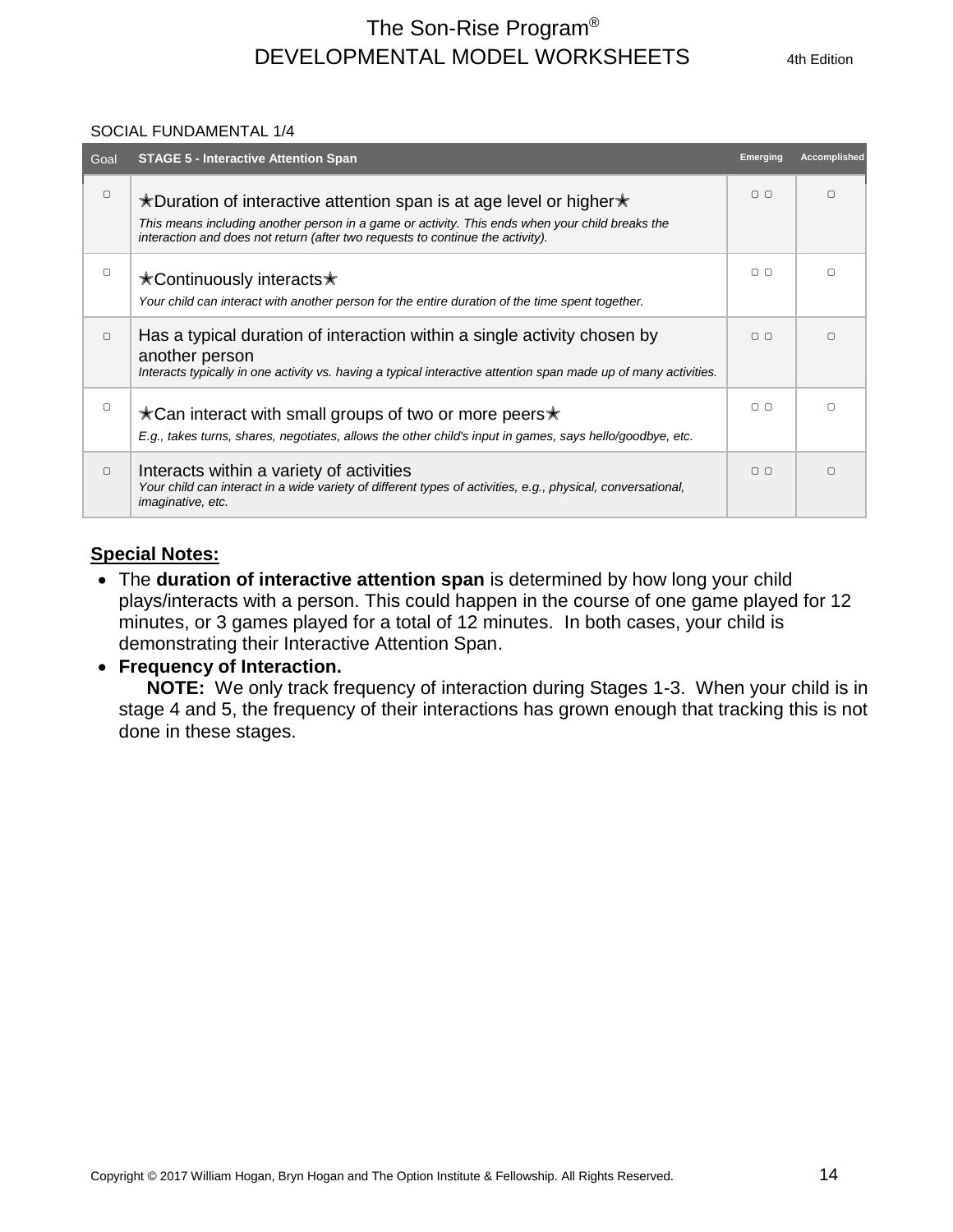#### SOCIAL FUNDAMENTAL 2/4

## **Verbal Communication**

| Goal   | <b>STAGE 1 - Verbal Communication</b>                                                                                                                                                              | Emerging      | Accomplished |
|--------|----------------------------------------------------------------------------------------------------------------------------------------------------------------------------------------------------|---------------|--------------|
| $\Box$ | Has a vocabulary consisting of speech-like sounds or more<br>E.g., "ti" for tickle, "ah" for apple, "b" for ball, "ide" for ride, "ee" for squeeze, "ink" for drink, etc.                          | $\cap$ $\cap$ | $\Box$       |
| $\Box$ | Has a vocabulary of 5 words or more<br>E.g., "tickle," "apple," "ball," ride," "squeeze," "drink," etc.                                                                                            | $\Box$        | $\Box$       |
| $\Box$ | *Has a vocabulary of 30 words or more *<br>E.q., "tickle," "apple," "ball," ride," "squeeze," "drink," etc.                                                                                        | $\Box$        | $\Box$       |
| $\Box$ | Speaks using nouns and verbs or more<br>Noun: an object or person, e.g., Mommy, Daddy, chair, ball, car, doll, etc.<br>Verb: an action word, e.g., want, get, push, pull, clap, tickle, ride, etc. | n n           | ∩            |
| $\Box$ | Clarity of speech is partially clear and understandable<br>You may understand your child's language but others tend not to.                                                                        | $\Box$        | $\Box$       |
| $\Box$ | $\star$ Clarity of speech is generally clear and understandable $\star$<br>Your child's language is typically understood by many people.                                                           | nп            | $\Box$       |
| $\Box$ | $\star$ Speaks when prompted $\star$<br>Your child may not say the word spontaneously but when requested will say the word.                                                                        | $\Box$        | $\Box$       |
| $\Box$ | Verbally communicates to get needs met<br>E.g., to get food, take a lid off a box, get ism ("stim") toy from the shelf, open a door, etc.                                                          | $\Box$        | $\Box$       |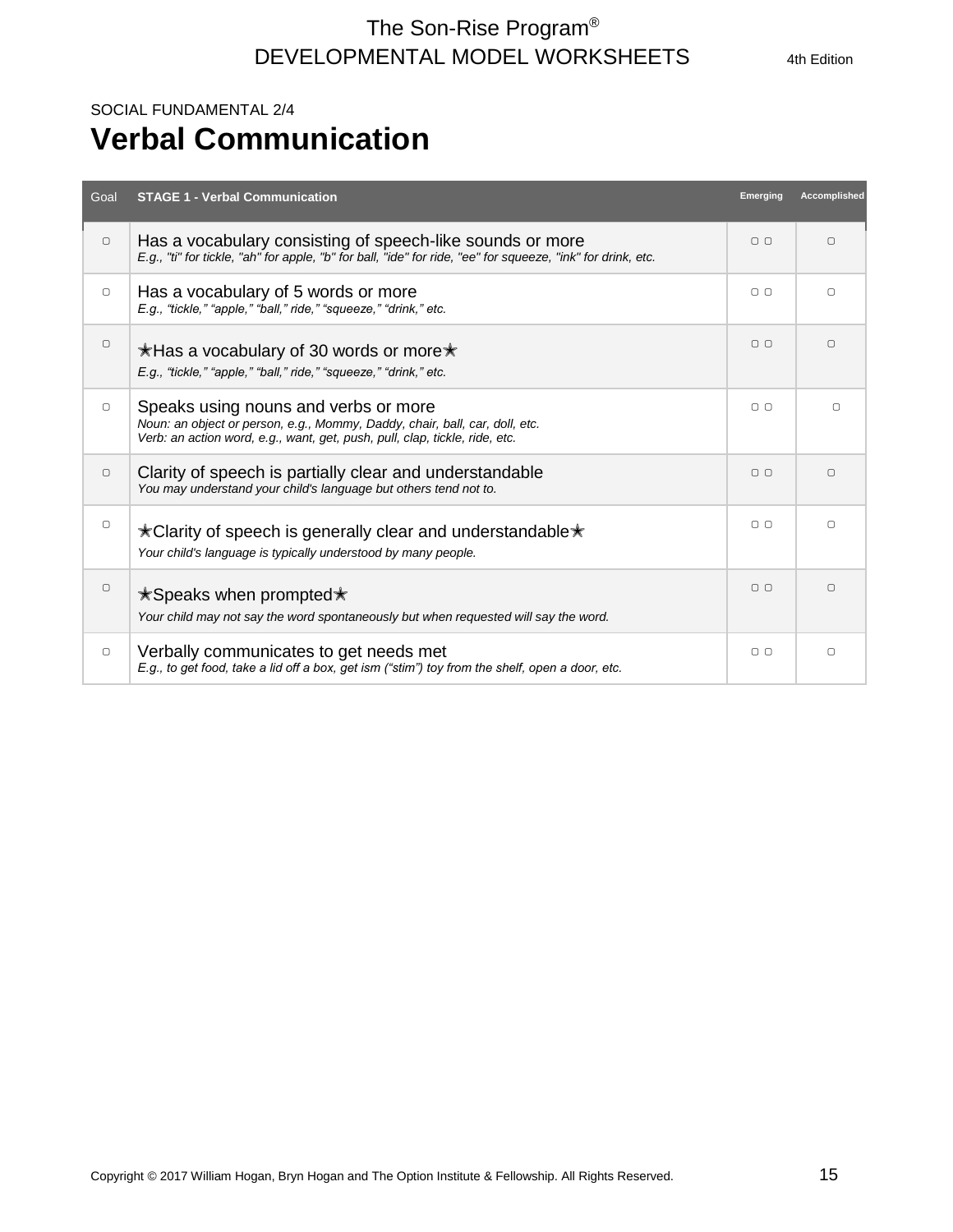| Goal             | <b>STAGE 2 - Verbal Communication</b>                                                                                                                                                                                                                                             | <b>Emerging</b> | <b>Accomplished</b> |
|------------------|-----------------------------------------------------------------------------------------------------------------------------------------------------------------------------------------------------------------------------------------------------------------------------------|-----------------|---------------------|
| $\hfill \square$ | $\star$ Speaks in simple phrases (2-3 word combinations) or more $\star$<br>E.g., adds adjectives and/or prepositions, e.g., "red ball," "want sing," "pull big blanket," etc.                                                                                                    | n n             | $\Box$              |
| $\Box$           | *Clarity of speech is generally clear and understandable*<br>Your child's language is typically understood by many people.                                                                                                                                                        | n n             | $\Box$              |
| $\Box$           | $\star$ Speaks using adjectives and prepositions or more $\star$<br>Your child's interactive language (2-3 word phrases or more) contain adjectives and prepositions.<br>Adjectives: black, yellow, big, soft, long, loud, etc.<br>Prepositions: up. down, in, out, off, on, etc. | n n             | $\Box$              |
| $\Box$           | $\star$ Spontaneously communicates what they want and does not want $\star$<br>Without prompting, your child will ask for wants/not-wants, e.g., "Want big block," "All done," "No eat," etc.                                                                                     | $\Box$          | $\Box$              |
| $\Box$           | Verbally communicates to start and continue an interaction<br>During an interaction your child uses language to start / continue an interaction, e.g., "Tickle foot," "Read<br>book," "Sing song," "Blow balloon up," etc.                                                        | $\Box$          | $\Box$              |
| $\Box$           | Has conversations that consist of 1 loop or more<br>Parent: "Do you want to draw?" Child: "Yeah - draw house!"<br>[1 loop]                                                                                                                                                        | n n             | $\Box$              |
| $\Box$           | Uses neutral or sweet tone when indicating what they do or don't want<br>Child speaks without whining, shouting, raising their voice, or using a bossy, demanding tone, etc.                                                                                                      | $\Box$          | $\Box$              |
| $\Box$           | Uses greetings<br>E.g., "Hello," "Hi," "Goodbye," "See you soon," etc.                                                                                                                                                                                                            | $\Box$ $\Box$   | $\Box$              |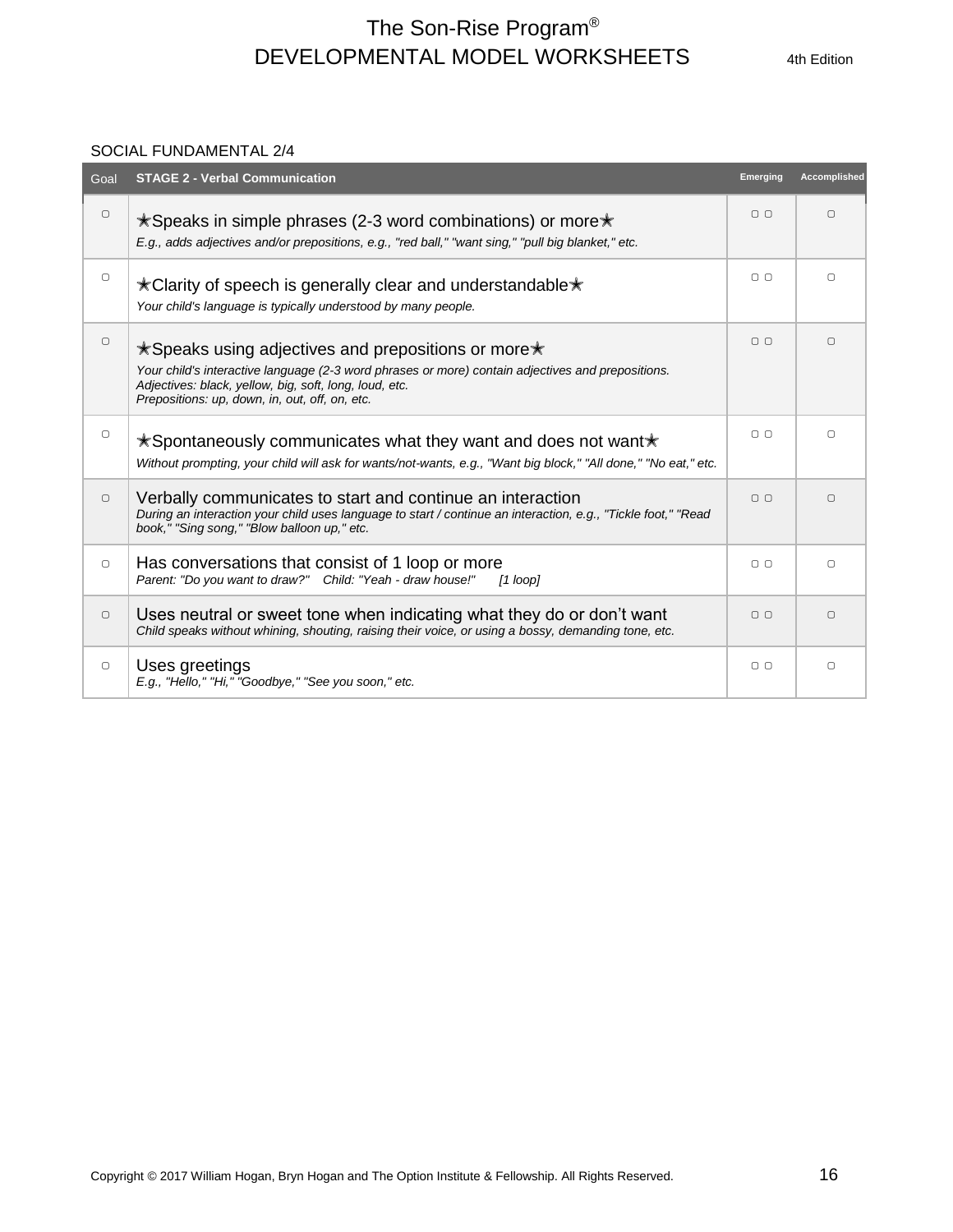| Goal             | <b>STAGE 3 - Verbal Communication</b>                                                                                                                                                                                                                                                                                                                      | <b>Emerging</b>                                    | Accomplished     |
|------------------|------------------------------------------------------------------------------------------------------------------------------------------------------------------------------------------------------------------------------------------------------------------------------------------------------------------------------------------------------------|----------------------------------------------------|------------------|
| $\hfill \square$ | $\star$ Speaks using simple sentences (3 or more word combinations) $\star$<br>E.g., "Throw me ball," "Push car down slide," "The man fell down," "That was bumpy," etc.                                                                                                                                                                                   | $\Box$                                             | $\Box$           |
| $\hfill \Box$    | $*$ Words and sentences used are consistently clear and understandable $*$<br>Your child's language is typically understood by most people, including individuals not known to your child.                                                                                                                                                                 | $\cup$ $\cup$                                      | $\Box$           |
| $\hfill \Box$    | Makes simple comments<br>E.g., "Look at the plane," "The glass is cracked," "That's funny!" "I like that one," "It's smooth," etc.                                                                                                                                                                                                                         | $\begin{array}{c} \square \end{array}$             | $\Box$           |
| $\hfill \Box$    | $\star$ Answers simple "what, who, where" questions requiring facts $\star$<br>E.g., "What is this person's name?" "Who is holding the flowers?" "Where is the animal book?" etc.                                                                                                                                                                          | $\Box$                                             | $\Box$           |
| $\Box$           | $\star$ Asks simple "what," "who," and "where" questions $\star$<br>E.g., "What's your name?" "Who is that?" "Where is Dad?" etc.                                                                                                                                                                                                                          | $\Box$                                             | $\Box$           |
| $\hfill \Box$    | Speaks (3 or more word combinations) using articles and conjunctions<br>Articles: a, an, the; conjunctions: and, or, when, yet, but, so, because, before, that, once, etc.                                                                                                                                                                                 | $\cup$ $\cup$                                      | $\Box$           |
| $\hfill \square$ | Has conversations that consist of 2 loops or more<br>Conversation loops are spontaneous. If you tell your child what to say, and they say it, it is not a<br>conversation loop.<br>Example:<br>Parent: "Do you want to draw?"<br>Child: "Yeah - draw house!"<br>$[1$ loop]<br>Parent: "OK! I'll color it blue."<br>Child: "I draw the trees."<br>[2 loops] | $\Box$                                             | $\Box$           |
| $\hfill \Box$    | <b>★Spontaneously constructs original sentences</b> ★<br>Creates unique statements to communicate rather than only repeating phrases that they have been<br>taught or heard from TV programs, DVD's, computer games, etc.                                                                                                                                  | $\Box$                                             | $\Box$           |
| $\hfill \square$ | Is clear and understandable when verbally communicating (3 or more word<br>combinations) their wants and not wants<br>E.g., "Put ball on shelf" vs. "Ball up," "Sing Old MacDonald song" vs. "Hum the tune," "Bang the drum" vs.<br>"Bang," "Draw Christmas tree" vs. "Draw," etc.                                                                         | $\Box$                                             | $\Box$           |
| $\Box$           | Verbally communicates to create a shared experience<br>Observes an object/event and shares their thoughts so that the other person can also experience it, e.g.,<br>"Look Mom, bubbles!" "Listen to the music," "Sam is here!" etc.                                                                                                                        | $\begin{array}{c} \square \end{array}$             | $\hfill \Box$    |
| $\Box$           | Verbally communicates when they want to change/stop an activity<br>E.g., "All done," "I'm finished," "I don't want to play anymore," "Let's do something else," etc. vs. walking<br>away without communicating.                                                                                                                                            | $\begin{array}{ccc} & \circ & \circ \end{array}$   | $\Box$           |
| $\hfill \Box$    | Requests permission, when required, prior to taking an action<br>E.g., getting food from the cupboard, when using someone else's possessions, leaving the house, etc.                                                                                                                                                                                      | $\begin{array}{c} \square \end{array}$             | $\Box$           |
| $\hfill \square$ | Maintains a socially-acceptable distance from the person to whom they are<br>speaking                                                                                                                                                                                                                                                                      | $\begin{array}{ccc} \square & \square \end{array}$ | $\Box$           |
| $\hfill \Box$    | Talks at a socially-acceptable volume                                                                                                                                                                                                                                                                                                                      | $\begin{array}{c} \square \end{array}$             | $\Box$           |
| $\hfill \square$ | Talks at a socially-acceptable speed                                                                                                                                                                                                                                                                                                                       | $\begin{array}{c} \square \end{array}$             | $\hfill \square$ |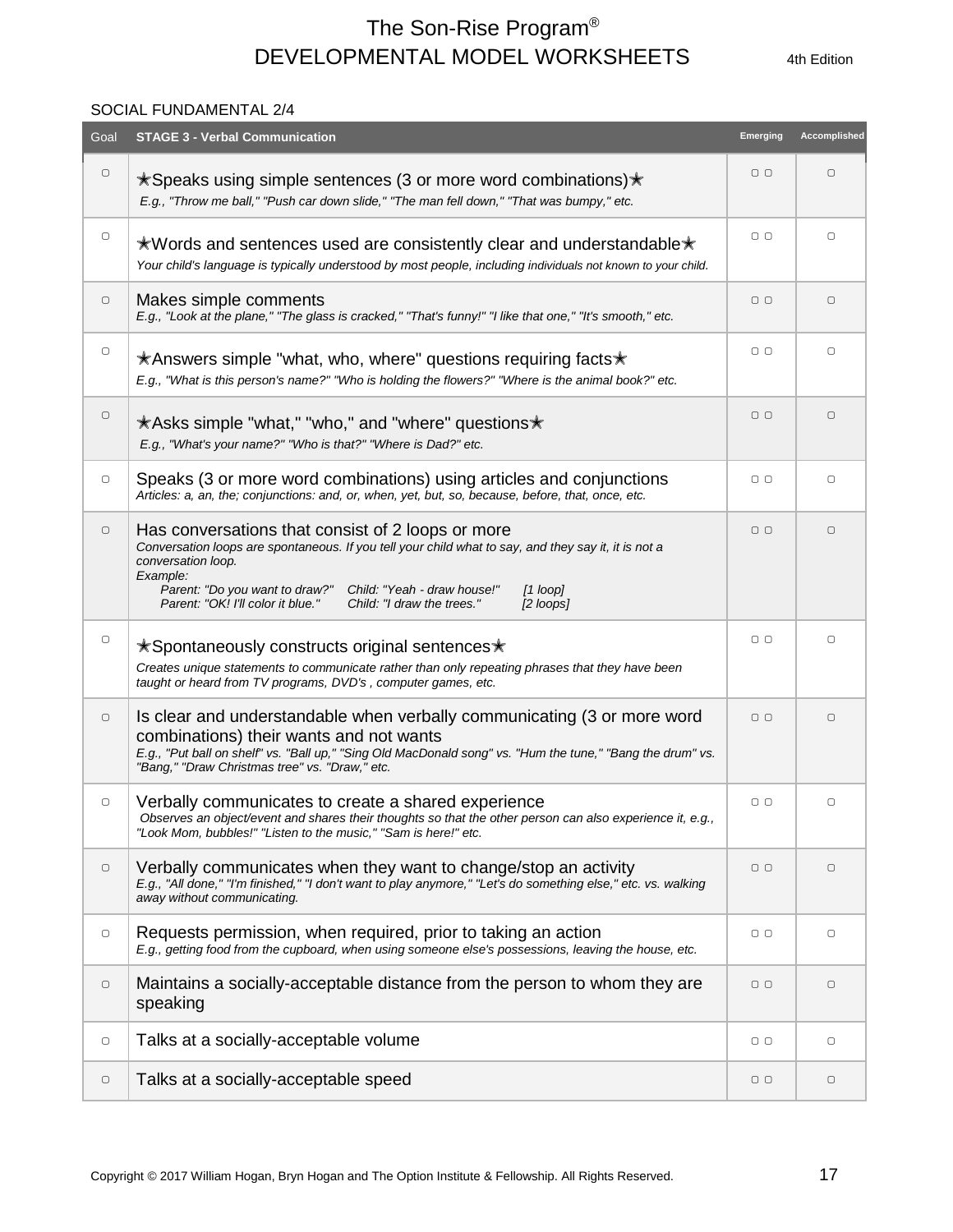| Goal             | <b>STAGE 4 - Verbal Communication</b>                                                                                                                                                                                                                                                                                                                                                                                        | <b>Emerging</b>                                    | Accomplished     |
|------------------|------------------------------------------------------------------------------------------------------------------------------------------------------------------------------------------------------------------------------------------------------------------------------------------------------------------------------------------------------------------------------------------------------------------------------|----------------------------------------------------|------------------|
| $\hfill \Box$    | $\star$ Speaks in 2 or more complex sentences that are grammatically correct $\star$<br>E.g 1: "Put the books on the shelf so we can play cards. I like playing card games!"<br>E.g. 2: "It is raining outside. Can we still go to gymnastics class because I want to see John?"                                                                                                                                             | $\Box$                                             | $\Box$           |
| $\hfill \Box$    | $\star$ Makes themselves understood $\star$<br>Includes context so the listener understands. E.g., "During school lunch today, my friend dropped his<br>plate and it broke into lots of pieces," instead of saying, "The plate broke into lots of pieces."<br>Useful quide: When communicating a thought, idea, story or event, includes some or all of the following<br>content: who, what, where, when, giving directions. | $\Box$                                             | $\Box$           |
| $\Box$           | Able to answer/ask questions and make statements about past and future<br>events<br>E.g. "When did you make the card?" "Tomorrow I am going over to my grandfather's house," etc.                                                                                                                                                                                                                                            | $\Box$                                             | $\Box$           |
| $\Box$           | $\star$ Answers questions based on what they have just experienced/observed $\star$<br>E.g., "Where did you and Daddy go?" "What did you play at recess today?" "Why are you crying?", etc.                                                                                                                                                                                                                                  | $\Box$                                             | $\Box$           |
| $\hfill \square$ | Asks "why" questions<br>E.g., "Why was Suzanne late?" "Why are we going to the store?" etc.                                                                                                                                                                                                                                                                                                                                  | $\Box$                                             | $\Box$           |
| $\Box$           | Answers simple questions requiring their opinion within the answer<br>E.g., "Which character is the funniest?" "What is your favorite food?" etc.                                                                                                                                                                                                                                                                            | $\Box$                                             | $\Box$           |
| $\Box$           | Asks questions about another person within a conversation<br>E.g., "Where do you live?" "Do you like camping?" etc.                                                                                                                                                                                                                                                                                                          | $\Box$                                             | $\Box$           |
| $\Box$           | Verbally communicates thoughts, ideas, stories, events, etc. clearly relevant<br>to the conversation topic<br>Your child shares information that clearly relates to the context of the conversation.                                                                                                                                                                                                                         | $\Box$                                             | $\Box$           |
| $\hfill \square$ | $\star$ Has conversations that consist of 4 loops or more $\star$<br>Example:<br>P: "Do you want to draw?"<br>C: "Yeah - draw a bus!"<br>$\lceil 1 \rceil$ loop $\lceil$<br>P: "OK! I'll make it yellow."<br>C: "I'll draw the road."<br>[2 loops]<br>P: "Do you like riding on the bus?"<br>C: " No."<br>[3 loops]<br>P: "Why not?"<br>C: "It's loud and bumpy."<br>[4 loops]                                               | $\Box$                                             | $\Box$           |
| $\hfill \Box$    | <b>★Uses pronouns correctly★</b><br>Pronouns: he, she, you, I, me, they, us, etc.                                                                                                                                                                                                                                                                                                                                            | $\begin{array}{ccc} \square & \square \end{array}$ | $\Box$           |
| $\hfill \square$ | $\star$ Takes turns talking and listening $\star$                                                                                                                                                                                                                                                                                                                                                                            | $\begin{array}{ccc} \square & \square \end{array}$ | $\hfill \square$ |
| $\hfill \Box$    | Can initiate (start) a conversation                                                                                                                                                                                                                                                                                                                                                                                          | $\Box$                                             | $\Box$           |
| $\hfill \square$ | Can politely get someone's attention when the person is occupied                                                                                                                                                                                                                                                                                                                                                             | $\begin{array}{ccc} \square & \square \end{array}$ | $\hfill \Box$    |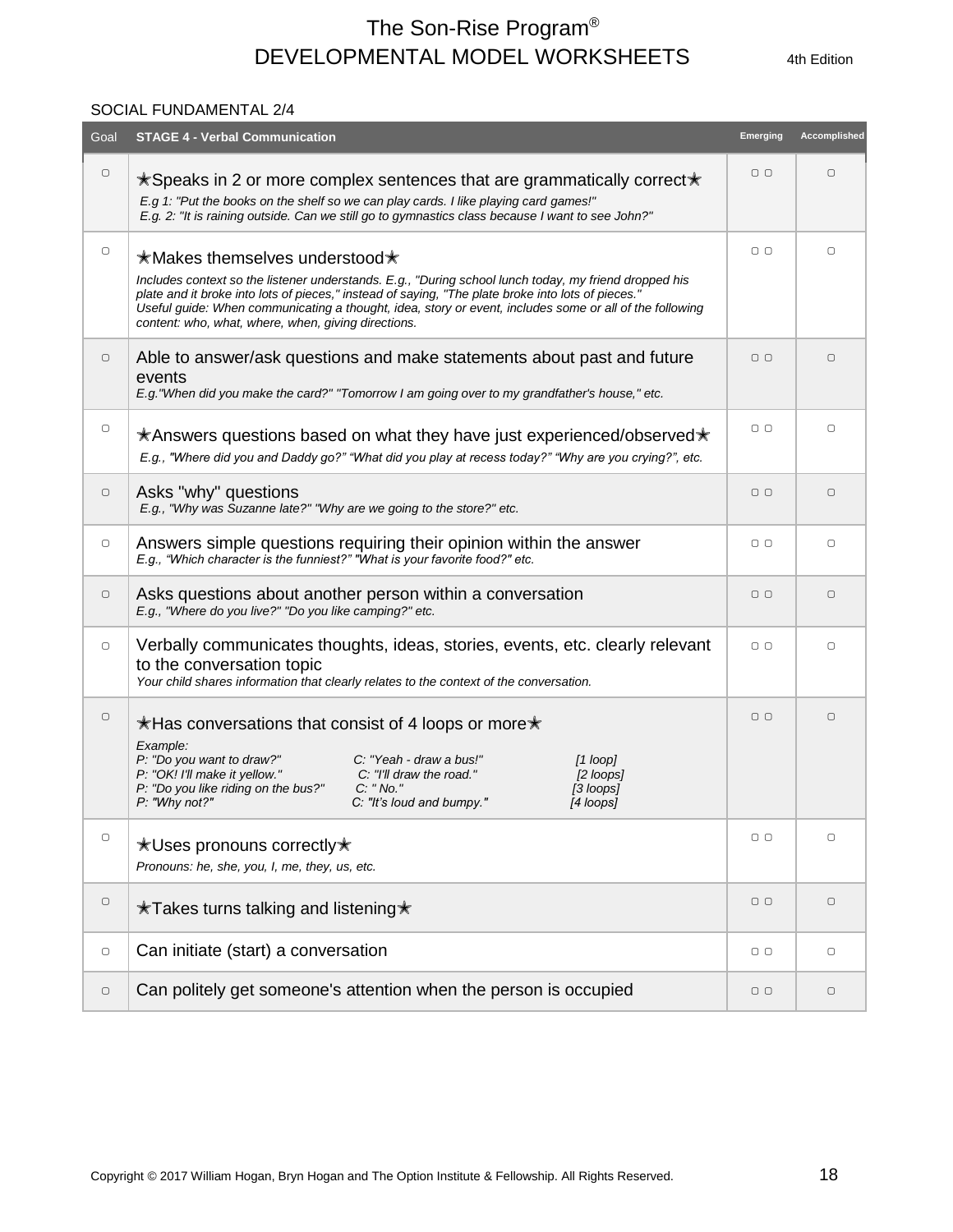| Goal             | <b>STAGE 5 - Verbal Communication</b>                                                                                                                                                                                                                                                                                                                                                                                                                                                                                                               | Emerging      | Accomplished     |
|------------------|-----------------------------------------------------------------------------------------------------------------------------------------------------------------------------------------------------------------------------------------------------------------------------------------------------------------------------------------------------------------------------------------------------------------------------------------------------------------------------------------------------------------------------------------------------|---------------|------------------|
| $\hfill \Box$    | *Combines 3 or more complex sentences in succession*<br>E.g., "I love swimming. I've had lessons for a year. I can swim from one side of the pool to the other. I can<br>also dive off the diving board and stay underwater for a long time, but I have to wear goggles so my eyes<br>don't get red."                                                                                                                                                                                                                                               | $\Box$        | $\Box$           |
| $\hfill \Box$    | $\star$ Regularly uses all parts of speech $\star$<br>Easily and correctly uses nouns, verbs, adjectives, prepositions, etc., to successfully communicate.                                                                                                                                                                                                                                                                                                                                                                                          | $\Box$        | $\Box$           |
| $\Box$           | Makes comments and asks questions about their own and other people's<br>feelings.<br>E.g., "Mommy are you sad?" "I'm scared of spiders." "I love going to the movies."                                                                                                                                                                                                                                                                                                                                                                              | $\Box$        | $\Box$           |
| $\Box$           | Answers questions about their feelings and actions<br>E.g., "Why are you yelling?" "Why didn't you want to play with your sister?" "Are you excited about your<br>birthday tomorrow?"                                                                                                                                                                                                                                                                                                                                                               | $\Box$        | $\Box$           |
| $\hfill \square$ | Asks others about what they think and how they feel<br>E.g., "Why are you sad?" "Do you like the picture?" "Are you excited that Granddad is visiting?" "What's<br>your favorite movie?" "Why are you making that face?" etc.                                                                                                                                                                                                                                                                                                                       | $\Box$        | $\Box$           |
| $\hfill \Box$    | Verbally expresses how they feel<br>E.g., "I'm upset because" "This was fun," "I'm bored," "That scared me," etc.                                                                                                                                                                                                                                                                                                                                                                                                                                   | $\Box$        | $\Box$           |
| $\Box$           | Includes their opinion within the conversation<br>Opinion = your child's thoughts/feelings vs. only factual information. Example opinion: "Soccer is my<br>favorite sport!" "I think we should have Chinese food and not pizza tonight," "That movie was OK," etc.                                                                                                                                                                                                                                                                                  | $\Box$        | $\Box$           |
| $\hfill \Box$    | $\star$ Has conversations that consist of 6 loops or more $\star$<br>Example:<br>P: "Do you want to draw?"<br>C. "Yeah - draw a bus!"<br>[1 loop]<br>C: "I'll draw the road."<br>P: "OK! I'll make it yellow."<br>[2 loops]<br>C: " No."<br>P: "Do you like riding on the bus?"<br>[3 loops]<br>P: "Why not?"<br>C: "It's loud and bumpy."<br>[4 loops]<br>P: "Yes, buses are loud and bumpy."<br>C: "I like going in the car better."<br>[5 loops]<br>P: "Want to add a car to our drawing?" C: "Yes. I'll make it silver like our car." [6 loops] | $\Box$        | $\Box$           |
| $\Box$           | *Communication is relevant to the topic of conversation*<br>While in a conversation, their questions, answers and statements all relate to the topic of conversation.                                                                                                                                                                                                                                                                                                                                                                               | $\Box$        | $\Box$           |
| $\Box$           | Voice has varying tone<br>When communicating, your child's voice has varying tone (vs. monotone.)                                                                                                                                                                                                                                                                                                                                                                                                                                                   | $\Box$        | $\Box$           |
| $\hfill \square$ | $\star$ Can follow and add to a conversation between two or more other people $\star$                                                                                                                                                                                                                                                                                                                                                                                                                                                               | $\Box$        | $\Box$           |
| $\Box$           | Uses correct timing in a conversation with two or more people<br>When your child is in a conversation with two or more people will they use correct timing to include their<br>verbal sharing (e.g., waiting for a pause in the conversation, etc.)                                                                                                                                                                                                                                                                                                 | $\Box$        | $\Box$           |
| $\Box$           | <b>Understands humor</b>                                                                                                                                                                                                                                                                                                                                                                                                                                                                                                                            | $\Box$ $\Box$ | $\hfill \square$ |
| $\hfill \Box$    | Understands colloquialisms (figure of speech)<br>E.g., understands "What's up?" "It's raining cats and dogs," etc.                                                                                                                                                                                                                                                                                                                                                                                                                                  | $\cup$ $\cup$ | $\hfill \Box$    |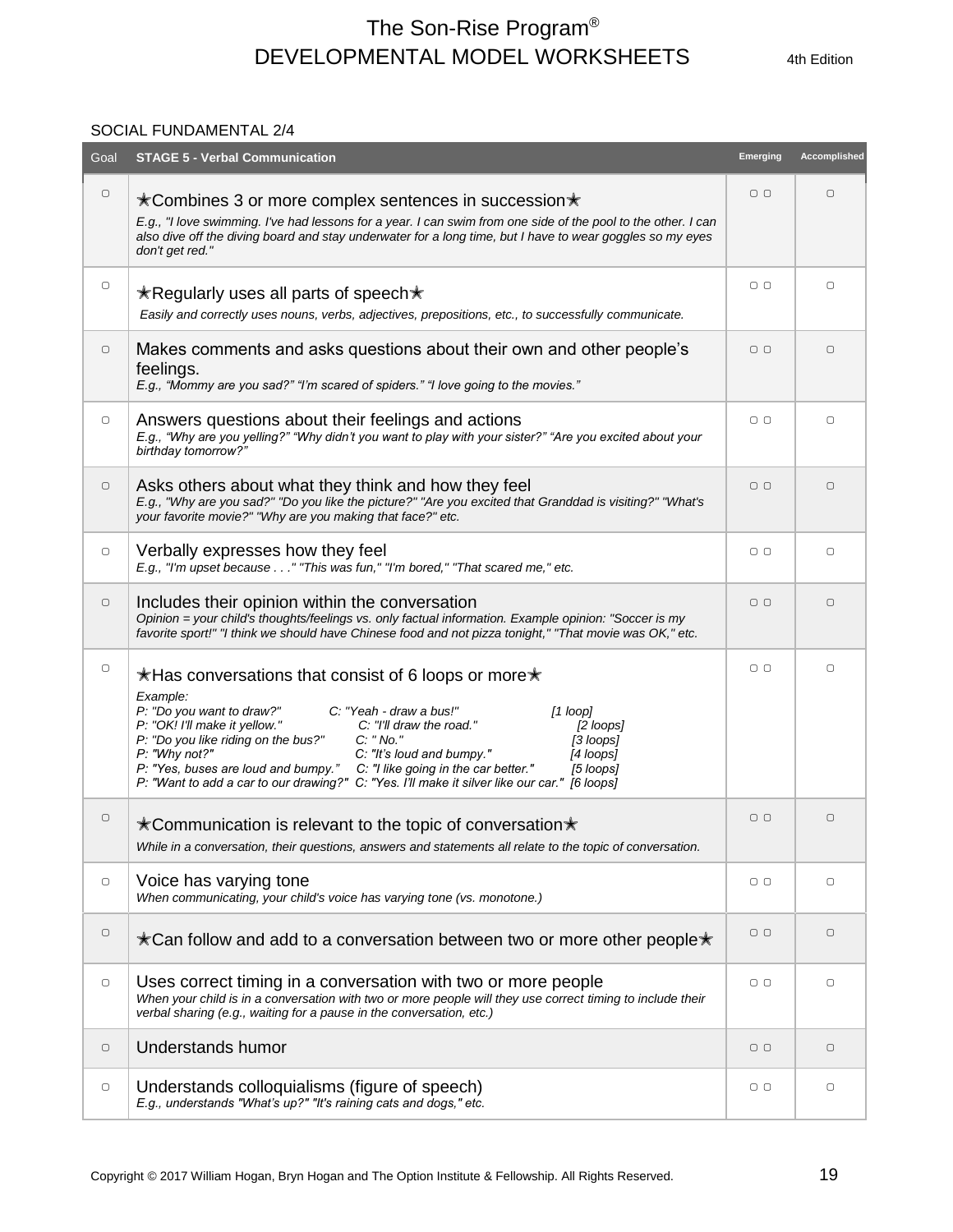#### SOCIAL FUNDAMENTAL 3/4

## **Eye Contact & Non-Verbal Communication**

| Goal   | <b>STAGE 1 - Eye Contact &amp; Non-Verbal Communication</b>                                                                                                | Emerging      | <b>Accomplished</b> |
|--------|------------------------------------------------------------------------------------------------------------------------------------------------------------|---------------|---------------------|
| $\Box$ | $\star$ Looks at others to start/continue an interaction $\star$<br>When you pause, your child makes eye contact to get you to start/re-start an activity. | $\cap$ $\cap$ |                     |
| $\Box$ | Looks with occasional flickers of expression<br>When interacting, your child maintains a flat affect with small, occasional flickers of expression.        | $\Box$        |                     |
| $\Box$ | Physically moves others to get what they want<br>E.g. leads others by hand, pushes other's body, hands, other objects, etc.                                | $\Box$        |                     |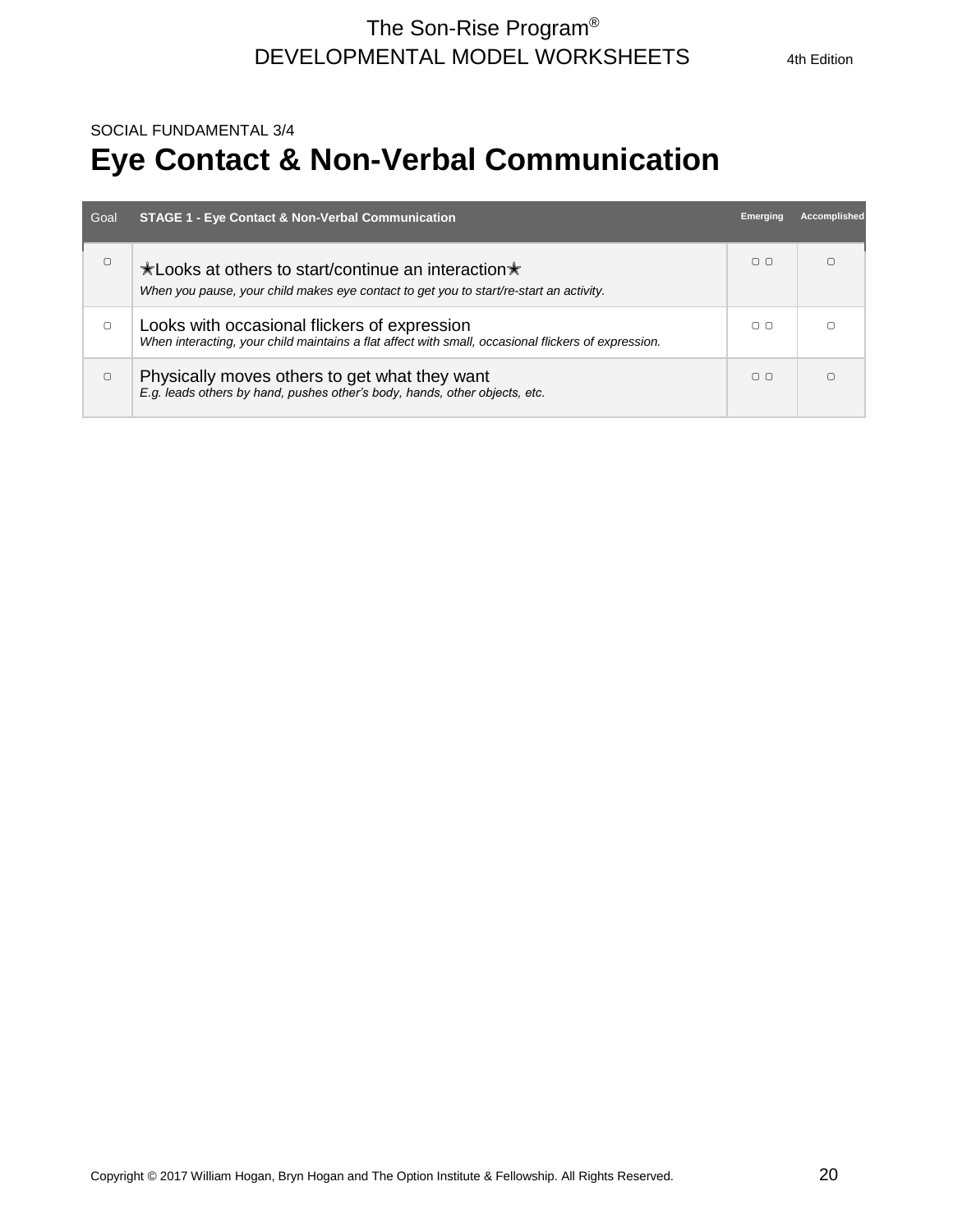| Goal   | <b>STAGE 2 - Eye Contact &amp; Non-Verbal Communication</b>                                                                                                                                                                                                                                    | Emeraina | <b>Accomplished</b> |
|--------|------------------------------------------------------------------------------------------------------------------------------------------------------------------------------------------------------------------------------------------------------------------------------------------------|----------|---------------------|
| $\Box$ | $\star$ Makes eye contact to get needs met $\star$<br>E.g., to get food, drink, a toy/activity, wanting their ism ("stim") object, opening a container/door, etc.                                                                                                                              | n n      | $\cap$              |
| $\Box$ | $\star$ Looks at others with interest $\star$<br>Will make eye contact with another person in whom they are interested, e.g. while someone is singing a<br>song, dancing, reading a story, being silly, dressing up, talking about an interesting topic, etc.                                  | n n      | ∩                   |
| $\Box$ | $\star$ Smiles or laughs while in an interaction $\star$<br>Interaction = any activity involving another person, e.g., physical play, ball games, reading a book<br>together, etc.                                                                                                             | n n      | $\cap$              |
| $\Box$ | Makes simple gestures upon request<br>E.g., pointing, clapping hands, nodding yes or no, waving hello and/or goodbye, shrugging shoulders for<br>"I don't know", giving someone a high five, shaking hands, putting finger to lips for "Shhh" signal, putting<br>hand to mouth for "Oops" etc. | n n      | $\Box$              |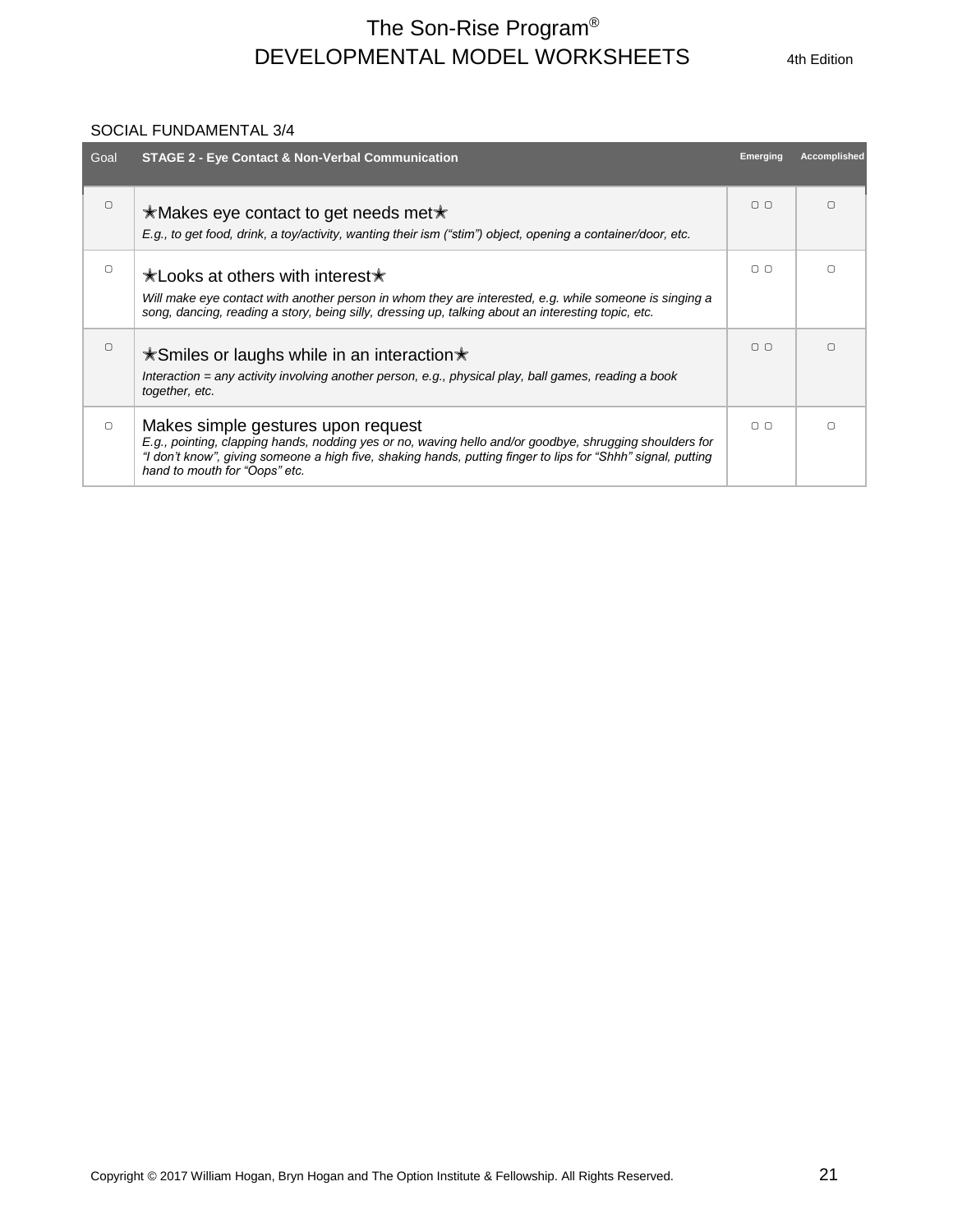| Goal   | <b>STAGE 3 - Eye Contact &amp; Non-Verbal Communication</b>                                                                                                                                                                                                                                     | Emeraina    | <b>Accomplished</b> |
|--------|-------------------------------------------------------------------------------------------------------------------------------------------------------------------------------------------------------------------------------------------------------------------------------------------------|-------------|---------------------|
| $\Box$ | $\star$ Looks while listening $\star$<br>Maintains sustained eye contact suitable to the activity while listening.                                                                                                                                                                              | $\Box$ \Box | n                   |
| $\Box$ | Uses eye contact to draw attention to objects/events of interest<br>E.g., Your child wants you to look out the window, so they look at you and then out the window and then<br>back at you.                                                                                                     | $\Box$      | Л                   |
| $\Box$ | Makes simple gestures spontaneously<br>E.g., pointing, clapping hands, nodding yes or no, waving hello and/or goodbye, shrugging shoulders for<br>"I don't know", giving someone a high five, shaking hands, putting finger to lips for "Shhh" signal, putting<br>hand to mouth for "Oops" etc. | $\Box$      | $\Box$              |
| $\Box$ | Copies some simple facial expressions<br>E.g., happy face, sad face, surprised face, silly face, etc.                                                                                                                                                                                           | $\Box$      | Л                   |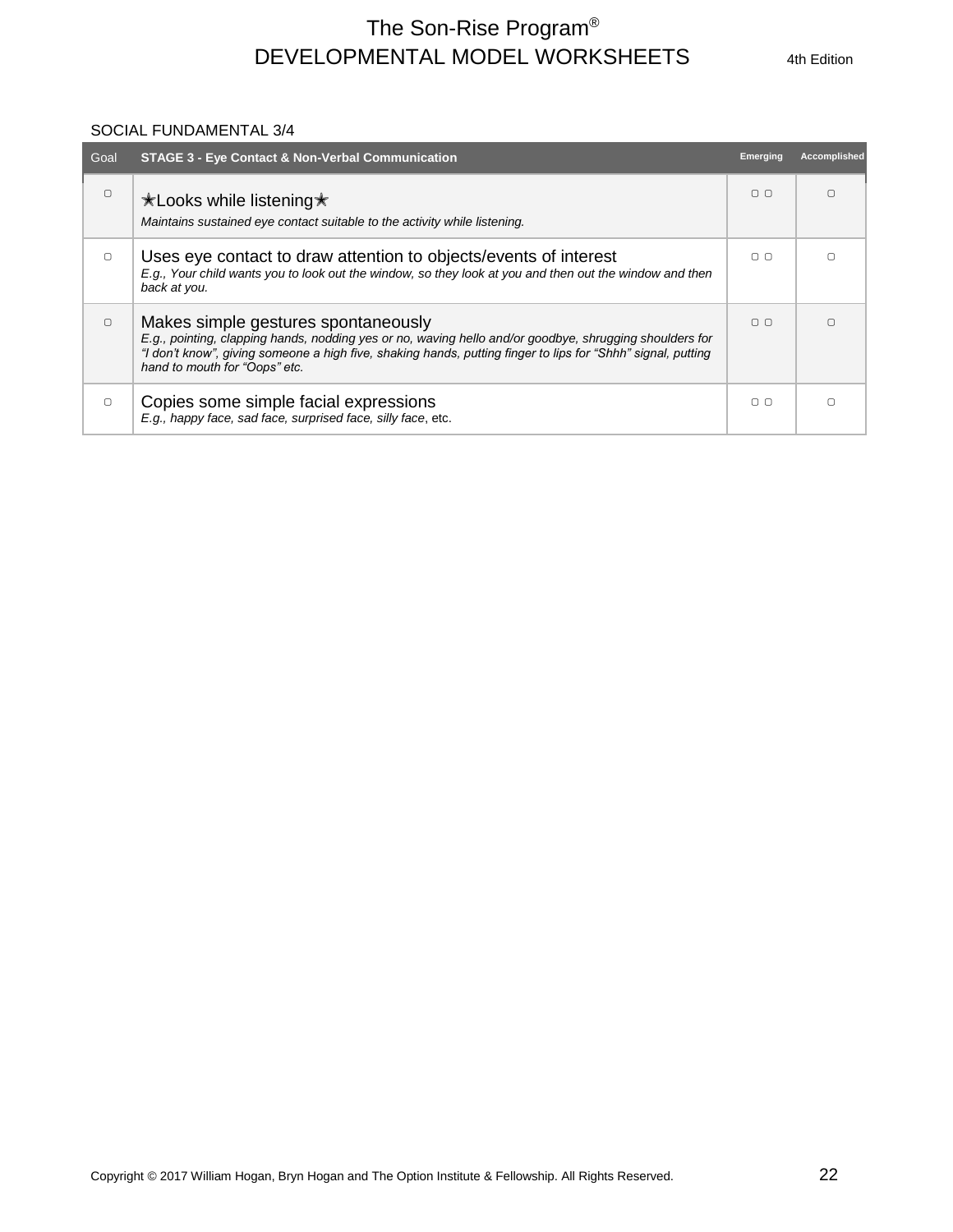| Goal   | <b>STAGE 4 - Eye Contact &amp; Non-Verbal Communication</b>                                                                                                                                                                                             | Emeraina      | <b>Accomplished</b> |
|--------|---------------------------------------------------------------------------------------------------------------------------------------------------------------------------------------------------------------------------------------------------------|---------------|---------------------|
| $\Box$ | $\star$ Looks while talking $\star$<br>Your child sustains eye contact suitable to the activity while talking.                                                                                                                                          | n n           |                     |
| $\Box$ | Looks to maintain others' attention<br>Your child will make eye contact to ensure the other person is paying attention (looking at and listening<br>to) to him/her.                                                                                     | n n           |                     |
| $\Box$ | *Spontaneously demonstrates a range of facial expressions*<br>E.g., smiling, excitement, surprise, concentration, happy face, sad face, silly face, confusion etc.                                                                                      | $\cap$ $\cap$ | ∩                   |
| $\Box$ | Uses spontaneous gestures to enhance verbal communication<br>While verbally communicating, will combine speech with a gesture, e.g., pointing at/toward what they are<br>talking about, crossing arms, putting hand up to emphasize "No" or "Stop" etc. | $\Box$        |                     |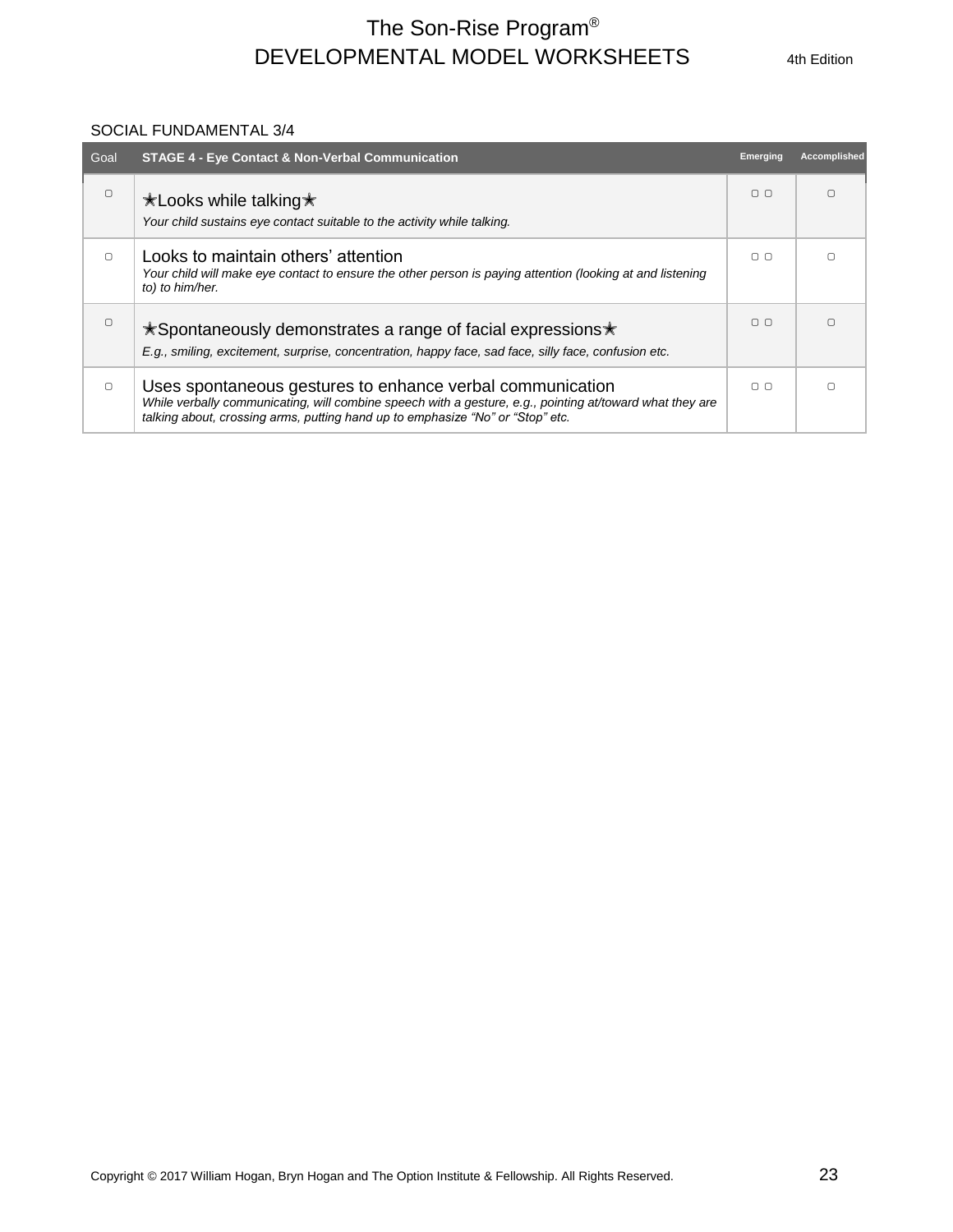| Goal   | <b>STAGE 5 - Eye Contact &amp; Non-Verbal Communication</b>                                                                                                                                                                                                                                                                                                                                                                                                                                                                                                                                                                              | Emerging      | <b>Accomplished</b> |
|--------|------------------------------------------------------------------------------------------------------------------------------------------------------------------------------------------------------------------------------------------------------------------------------------------------------------------------------------------------------------------------------------------------------------------------------------------------------------------------------------------------------------------------------------------------------------------------------------------------------------------------------------------|---------------|---------------------|
| $\Box$ | $\star$ Understands facial expressions, tone of voice and body language $\star$<br>Examples:<br>If they ask how the movie was, and you say "Great" and roll your eyes, they understand that<br>you are being sarcastic.<br>If someone puts a finger to their lips, indicating "Be quiet," your child understands that this<br>means "Be quiet."<br>If someone appears to not pay attention (i.e. keeps looking at watch, etc. and is not making<br>eye contact) while your child talks to them, your child understands.<br>Has a concerned expression when someone it physically hurt, smiles/laughs in response to<br>other's laughter. | $\cap$ $\cap$ | ∩                   |
| $\Box$ | Social Referencing<br>Looks at the expressions of others to decide what kind of approach makes sense in a particular situation.<br>E.g., a vase in the living room accidentally gets knocked over and falls to the ground and breaks. Your<br>child then looks at you to see how to respond.                                                                                                                                                                                                                                                                                                                                             | $\Box$        | Ω                   |
| $\Box$ | Joint Attention<br>Your child pays attention to the object or event that another person is focused on, by initially observing<br>and following the gaze of that person. E.g., you are quietly looking out your window at a bird perched on<br>the wall and your child, without asking "What are you looking at?", follows your gaze to see the bird.                                                                                                                                                                                                                                                                                     | $\Box$        | $\Box$              |
| $\Box$ | Can shift gaze between three or more people<br>Your child keeps up with the flow of group interaction by looking at the most relevant person at the<br>moment, e.g. shifting gaze to the person who is not talking; if a ball is passed to another person they<br>shift their gaze to that person, etc.                                                                                                                                                                                                                                                                                                                                  | $\Box$        | $\Box$              |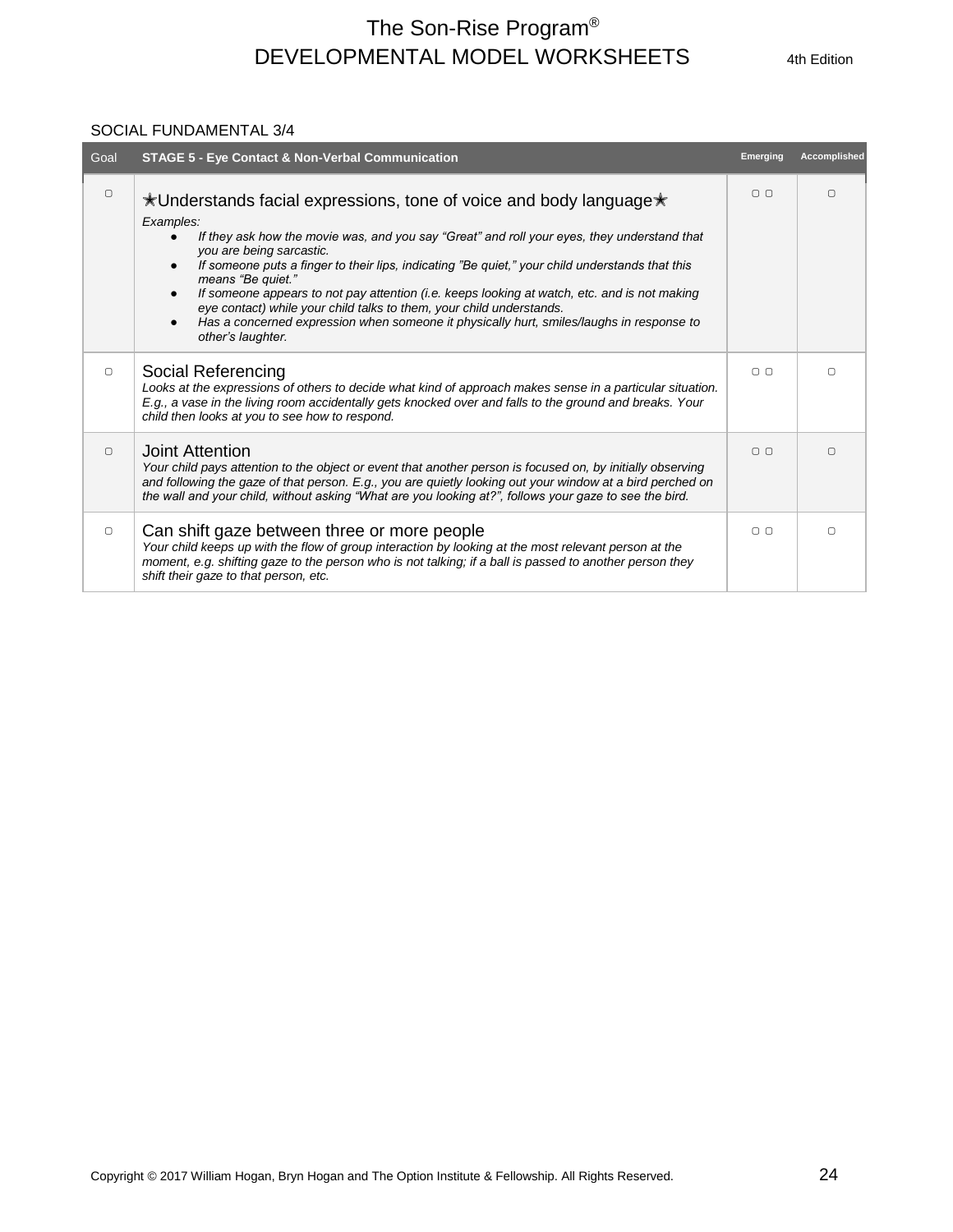#### SOCIAL FUNDAMENTAL 4/4

## **Flexibility**

| Goal   | <b>STAGE 1 - Flexibility</b>                                                                                                                                                                                                                                              | <b>Emerging</b> | <b>Accomplished</b> |
|--------|---------------------------------------------------------------------------------------------------------------------------------------------------------------------------------------------------------------------------------------------------------------------------|-----------------|---------------------|
| $\Box$ | Allows you to assist within their repetitive activity/ism ("stim")<br>E.g., If your child is lining up cars, they let you hand them more cars. If you child is copying a picture from<br>a book, they allow you to hold the book open for them.                           | $\Box$          | ∩                   |
| $\Box$ | $\star$ Easily allows your presence within their Son-Rise Program room $\star$<br>Allows a variety of people into the playroom/focus room and allows those people to move freely within<br>the room.                                                                      | $\cap$ $\cap$   |                     |
| $\Box$ | Settles easily within a highly supportive environment<br>Easily transitions to and calmly stays in low-distraction environments that give him/her a high level of<br>control, e.g., Your child's Son-Rise Program® playroom/focus room or other rooms in your house, etc. | $\cap$ $\cap$   | $\Box$              |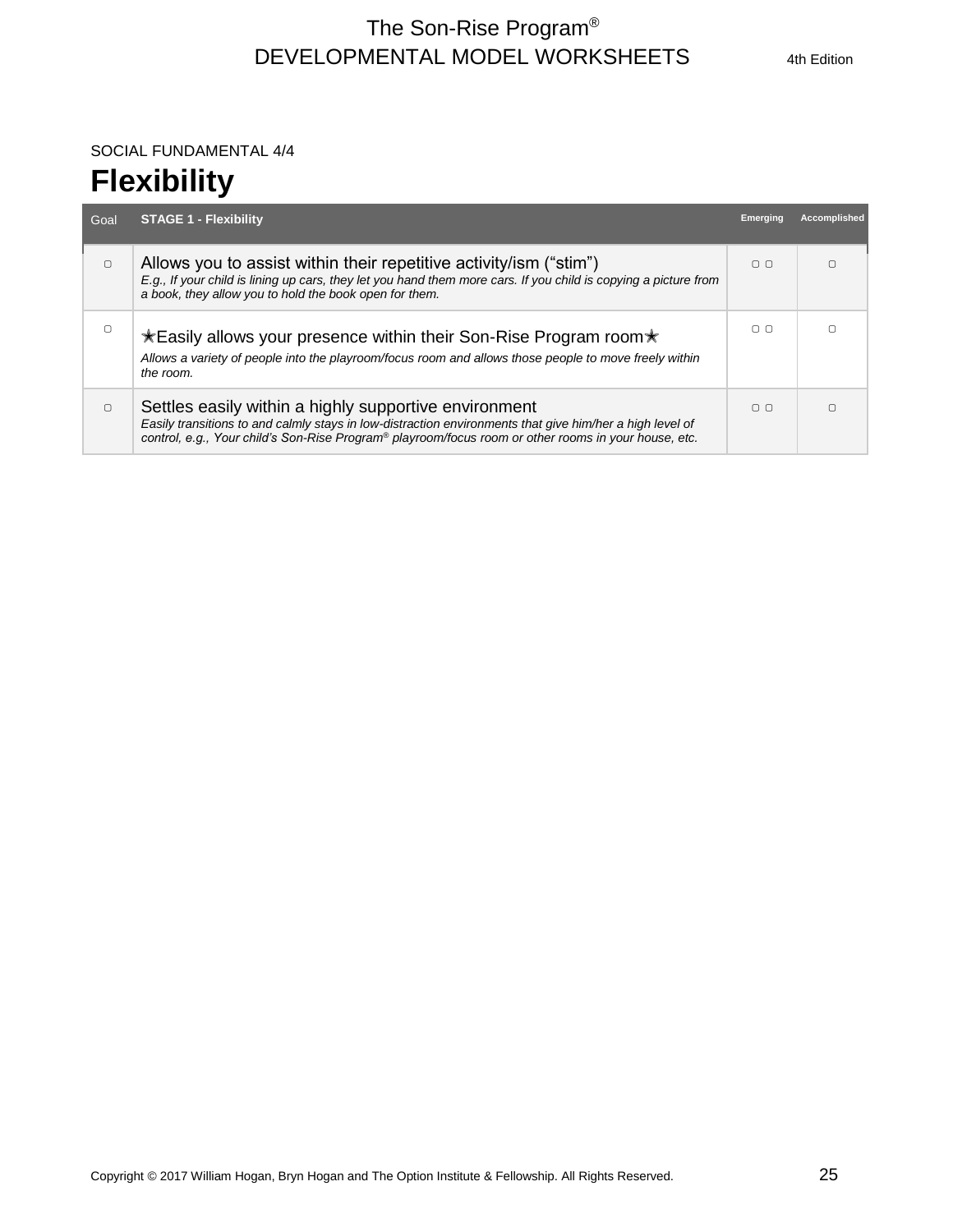| Goal   | <b>STAGE 2 - Flexibility</b>                                                                                                                                                                                                                                                                                                                                                                                                                                                                                                                                                                                                                                                | Emerging | Accomplished |
|--------|-----------------------------------------------------------------------------------------------------------------------------------------------------------------------------------------------------------------------------------------------------------------------------------------------------------------------------------------------------------------------------------------------------------------------------------------------------------------------------------------------------------------------------------------------------------------------------------------------------------------------------------------------------------------------------|----------|--------------|
| $\Box$ | $\star$ Physically participates in the interaction $\star$<br>E.g. gives hand/foot for a squeeze, turns book pages, etc.                                                                                                                                                                                                                                                                                                                                                                                                                                                                                                                                                    | $\Box$   | $\Box$       |
| $\Box$ | $\star$ Allows peripheral variations to their chosen activity/game $\star$<br>Definition of peripheral variations: Your child allows you to change or alter "unimportant" aspects of the<br>activity. Examples:<br>If you child enjoys having you read to them from a book and stop at a certain page and make a<br>specific sound (core motivation), will they allow you to open the book to that page slowly while<br>making a creaking sound?<br>If your child's interactive activity is playing a card game in which they love to see you flip each<br>card over (core motivation), will they allow you to wear a fun hat as you play or sing a song as<br>you do this? | n n      | ∩            |
| $\Box$ | Verbally participates (using 2-3 word phrases or more) in the interaction<br>Within the interaction they spontaneously ask for wants/not-wants, verbally adds ideas to the game, etc.<br>using 2-3 word phrases or more.                                                                                                                                                                                                                                                                                                                                                                                                                                                    | $\Box$   | $\Box$       |
| $\Box$ | Calmly and easily handles limits and boundaries within a highly supportive<br>environment<br>Accepts boundaries without crying, hitting, etc. E.g., markers put away after continuing to draw on walls,<br>the food they want is not available, accepts that there are no more snacks until after dinner, etc.                                                                                                                                                                                                                                                                                                                                                              | $\Box$   | ∩            |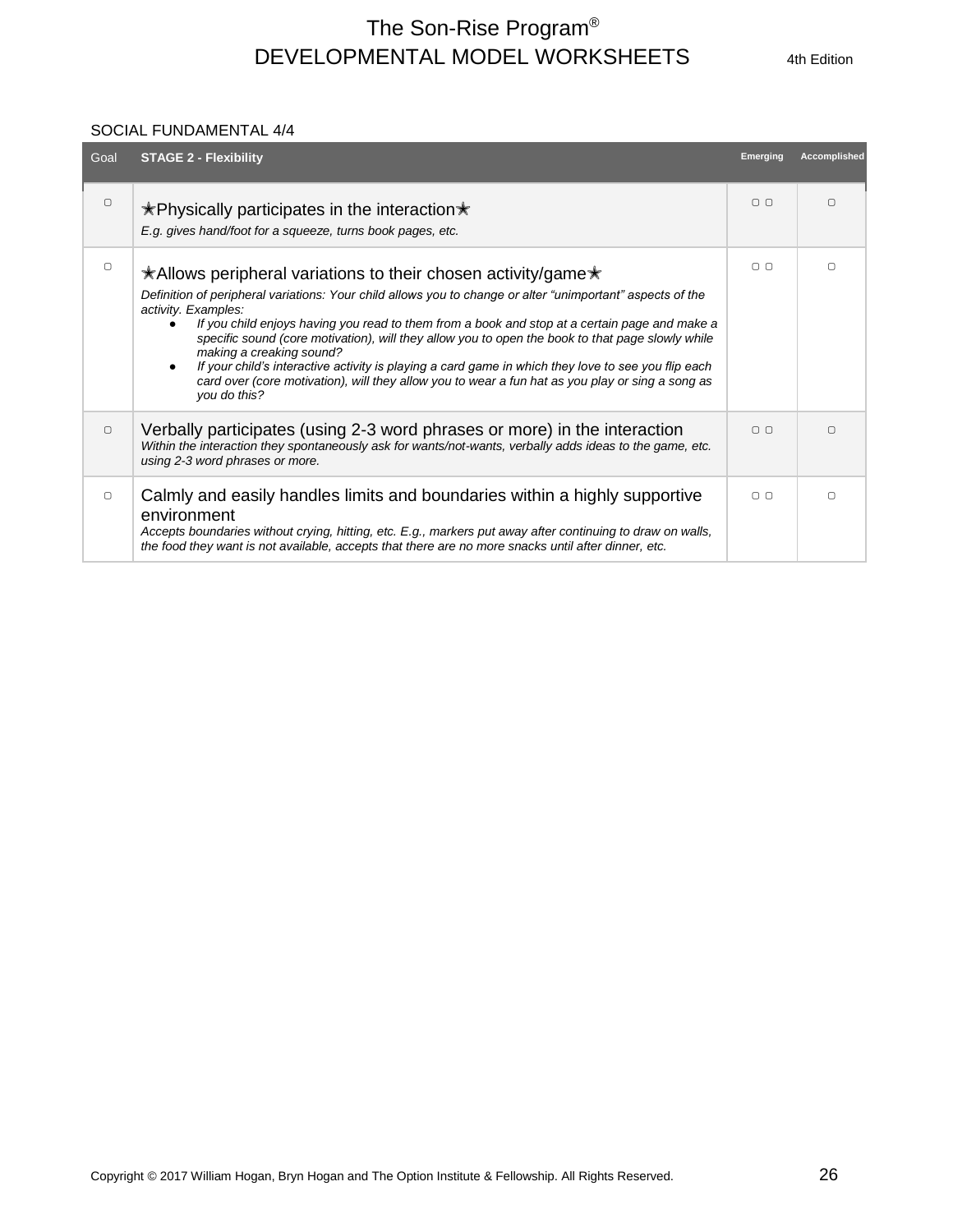| Goal          | <b>STAGE 3 - Flexibility</b>                                                                                                                                                                                                                                                                                                                                                                                                                                                                                                                                           | Emerging | Accomplished |
|---------------|------------------------------------------------------------------------------------------------------------------------------------------------------------------------------------------------------------------------------------------------------------------------------------------------------------------------------------------------------------------------------------------------------------------------------------------------------------------------------------------------------------------------------------------------------------------------|----------|--------------|
| $\hfill \Box$ | *Allows central variations to their chosen games/activities*<br>Definition of central variations: Your child allows you to change or alter "important" aspects of the activity.<br>Examples:<br>If your child enjoys having you read to them from a book and stop at a certain page and make<br>$\bullet$<br>a specific sound (core motivation), will they allow you to stop at a different page?<br>If your child's motivation is going for rides in a box, will they easily go in a direction of getting<br>out of the box so you can fix the tires at the pit stop? | $\Box$   | $\Box$       |
| $\hfill \Box$ | *Shows an interest in another's activity *<br>Your child asks about or looks at another person's chosen activity; may even participate in the activity<br>momentarily. Another person's chosen activity is one that is different than the game/activity your child<br>regularly chooses to do.                                                                                                                                                                                                                                                                         | $\Box$   | $\Box$       |
| $\Box$        | Initiates games and activities with another person<br>Your child suggests the game/activity to do together and explains how the game/activity is played.                                                                                                                                                                                                                                                                                                                                                                                                               | $\Box$   | $\Box$       |
| $\hfill \Box$ | $\star$ Takes turns during an activity $\star$<br>E.g., takes turns during games, board games, card games, choosing which song to sing next, etc.                                                                                                                                                                                                                                                                                                                                                                                                                      | $\Box$   | $\Box$       |
| $\Box$        | Shares their objects or toys<br>Your child allows you to have their toy or object [that is currently being used in the game/activity] for a<br>portion of the game/activity, etc.                                                                                                                                                                                                                                                                                                                                                                                      | $\Box$   | $\Box$       |
| $\Box$        | $\star$ Calmly and easily handles not getting what they want $\star$<br>Your child can enjoy interacting with others even when they do not go first during an activity or win or get<br>what they want, e.g., the model airplane they were building breaks and can't be repaired, the person they<br>were expecting to visit does not arrive; they lose the game, they are not first to get into the car; etc.                                                                                                                                                         | $\Box$   | $\Box$       |
| $\Box$        | Understands and acts on the concept of "yours" and "mine"<br>Your child allows you control over your possessions and asks permission before using them, and vice<br>versa.                                                                                                                                                                                                                                                                                                                                                                                             | $\Box$   | $\Box$       |
| $\hfill \Box$ | $\star$ Plays games and activities that have simple rules/structure $\star$<br>E.g., tic-tac-toe, soccer, easy-to-play board games, etc.                                                                                                                                                                                                                                                                                                                                                                                                                               | $\Box$   | $\Box$       |
| $\Box$        | Is spontaneous within their chosen games/activities<br>Your child initiates new ideas and directions within their chosen activities/games.<br>Examples:<br>In an imagination beach game your child suggests going snorkeling vs. just swimming.<br>When throwing a ball your child suggests catching it with one hand or kicking it, etc.<br>Note: In general, board games would not be a time to encourage your child to be spontaneous                                                                                                                               | $\Box$   | $\Box$       |
| $\hfill \Box$ | Interacts easily in a moderately supportive environment<br>Your child maintains Stage 3 social skills in the living room, kitchen, back garden, etc.                                                                                                                                                                                                                                                                                                                                                                                                                   | $\Box$   | $\Box$       |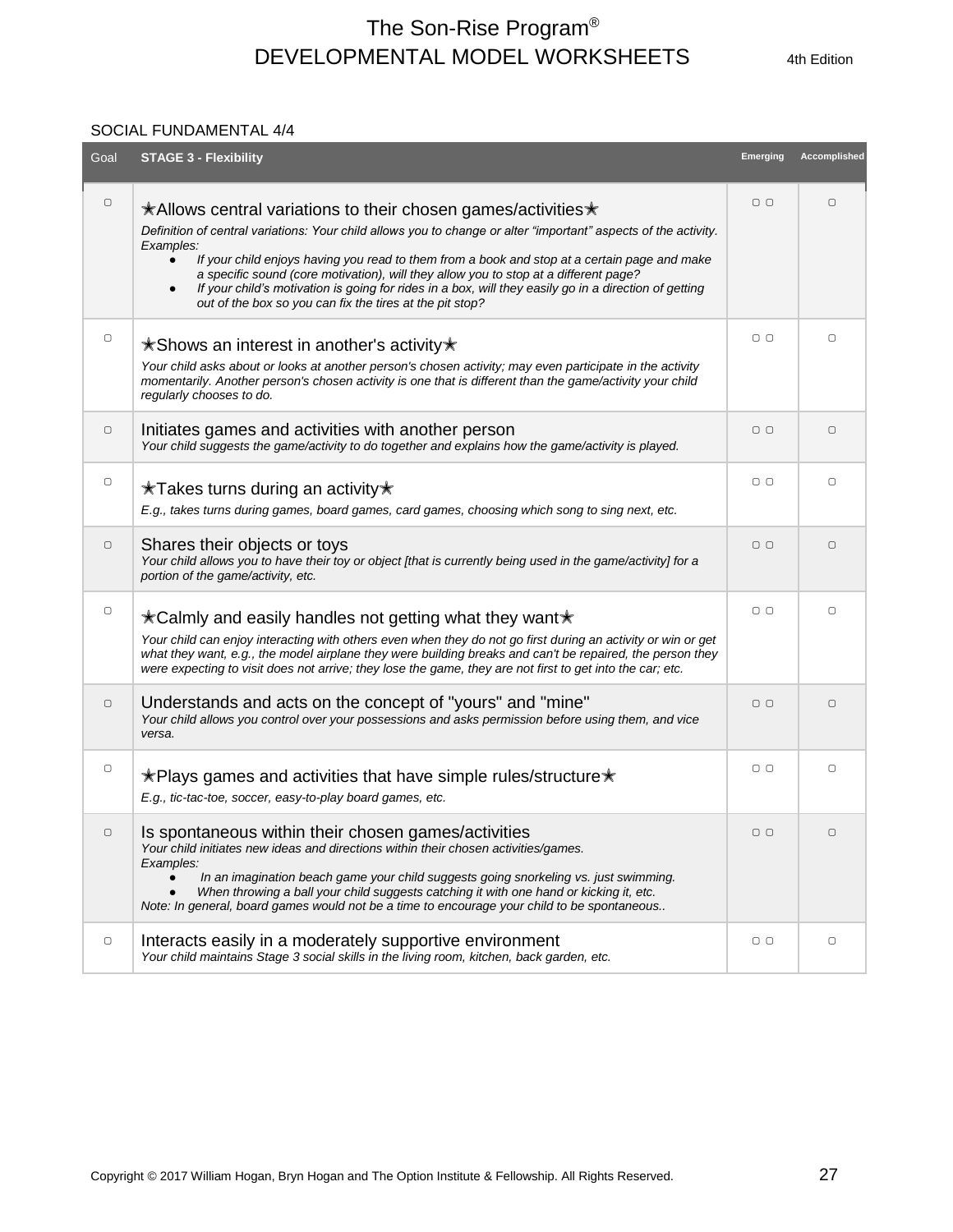| Goal             | <b>STAGE 4 - Flexibility</b>                                                                                                                                                                                                                                                                                                                                                                                                                                                                                                                                                                                                                                                                                                                                                                                                                                                                                                                                                                                                                                                                                                                                                                                                                                                                                                                                                                                                              | <b>Emerging</b> | Accomplished |
|------------------|-------------------------------------------------------------------------------------------------------------------------------------------------------------------------------------------------------------------------------------------------------------------------------------------------------------------------------------------------------------------------------------------------------------------------------------------------------------------------------------------------------------------------------------------------------------------------------------------------------------------------------------------------------------------------------------------------------------------------------------------------------------------------------------------------------------------------------------------------------------------------------------------------------------------------------------------------------------------------------------------------------------------------------------------------------------------------------------------------------------------------------------------------------------------------------------------------------------------------------------------------------------------------------------------------------------------------------------------------------------------------------------------------------------------------------------------|-----------------|--------------|
| $\Box$           | Is flexible within their chosen activity<br>Within the activity your child has chosen, they easily go in a direction of someone else's choosing,<br>Definition of flexibility within their activity: Your child will easily allow both peripheral and central<br>variations to the interactive activity.<br>Definition of peripheral variations: Your child allows you to change or alter "unimportant" aspects of the<br>activity. Examples:<br>If you child enjoys having you read to them from a book and stop at a certain page and make a<br>specific sound (core motivation), will they allow you to open the book to that page slowly while<br>making a creaking sound?<br>If your child's interactive activity is playing a card game in which they love to see you flip each<br>card over (core motivation), will they allow you to wear a fun hat as you play or sing a song as<br>you do this?<br>Definition of central variations: Your child allows you to change or alter "important" aspects of the activity.<br>Examples:<br>If your child enjoys having you read to them from a book and stop at a certain page and make<br>$\bullet$<br>a specific sound (core motivation), will they allow you to stop at a different page?<br>If your child's interactive activity is playing a card game in which they love to see you flip each<br>card over (core motivation), will they allow you to turn over two cards at once? | $\Box$          | $\Box$       |
| $\hfill \Box$    | $\star$ Participates in another's activity $\star$<br>Your child verbally and physically participates in activities others initiate vs. only observing the activity, etc.                                                                                                                                                                                                                                                                                                                                                                                                                                                                                                                                                                                                                                                                                                                                                                                                                                                                                                                                                                                                                                                                                                                                                                                                                                                                 | $\Box$          | $\Box$       |
| $\hfill \square$ | Allows peripheral variations within another's chosen activity<br>Your child allows changes or alterations to unimportant aspects of another person's chosen activity, i.e.,<br>changes that do not interfere with their main motivation for interacting in the activity. E.g., your child<br>allows you to wear a silly hat during a chase game, hum a song during a card game, etc.                                                                                                                                                                                                                                                                                                                                                                                                                                                                                                                                                                                                                                                                                                                                                                                                                                                                                                                                                                                                                                                      | $\Box$          | $\Box$       |
| $\Box$           | Is spontaneous within another's activity<br>Your child initiates new ideas/direction within another's chosen activity.                                                                                                                                                                                                                                                                                                                                                                                                                                                                                                                                                                                                                                                                                                                                                                                                                                                                                                                                                                                                                                                                                                                                                                                                                                                                                                                    | $\Box$          | $\Box$       |
| $\Box$           | $\star$ Shares interactive time between their activity and another's activity $\star$<br>Your child will interact in another person's chosen activity for about half of the total interactive time.                                                                                                                                                                                                                                                                                                                                                                                                                                                                                                                                                                                                                                                                                                                                                                                                                                                                                                                                                                                                                                                                                                                                                                                                                                       | $\Box$          | $\Box$       |
| $\hfill \Box$    | Maintains interactive abilities (Stage 4) while managing sensory input and<br>changes in typical age-level environments, with help<br>E.g., loud noises, changing physical environments, etc., are managed with the help of explanations, etc.                                                                                                                                                                                                                                                                                                                                                                                                                                                                                                                                                                                                                                                                                                                                                                                                                                                                                                                                                                                                                                                                                                                                                                                            | $\Box$          | $\Box$       |
| $\hfill \square$ | $\star$ Can be negotiated/reasoned with ("deal making") $\star$<br>Your child is able to discuss and be reasoned with to come to an agreement. E.g., "How about we play<br>my game for 5 minutes and then we play your game?" "If you help me tidy up the playroom we can play<br>the next game sooner.", etc.                                                                                                                                                                                                                                                                                                                                                                                                                                                                                                                                                                                                                                                                                                                                                                                                                                                                                                                                                                                                                                                                                                                            | $\Box$          | $\Box$       |
|                  | PREPARATION FOR GOING TO SCHOOL OR WORK<br>If your child has accomplished about half of the goals in Stage 4 (in all four fundamentals), then you can start to prep them<br>for school or work by working on the skills below.                                                                                                                                                                                                                                                                                                                                                                                                                                                                                                                                                                                                                                                                                                                                                                                                                                                                                                                                                                                                                                                                                                                                                                                                            |                 |              |
| $\hfill \Box$    | $\star$ Can follow a structured (time-tabled) day within the playroom/focus<br>room $\star$<br>Your child easily changes, at the given time, to the new activity, as laid out by the time-table / schedule.)                                                                                                                                                                                                                                                                                                                                                                                                                                                                                                                                                                                                                                                                                                                                                                                                                                                                                                                                                                                                                                                                                                                                                                                                                              | $\Box$          | $\Box$       |
| $\Box$           | $\star$ Can sit at a desk for set periods of time within the playroom/focus room $\star$                                                                                                                                                                                                                                                                                                                                                                                                                                                                                                                                                                                                                                                                                                                                                                                                                                                                                                                                                                                                                                                                                                                                                                                                                                                                                                                                                  | $\cup$ $\cup$   | $\Box$       |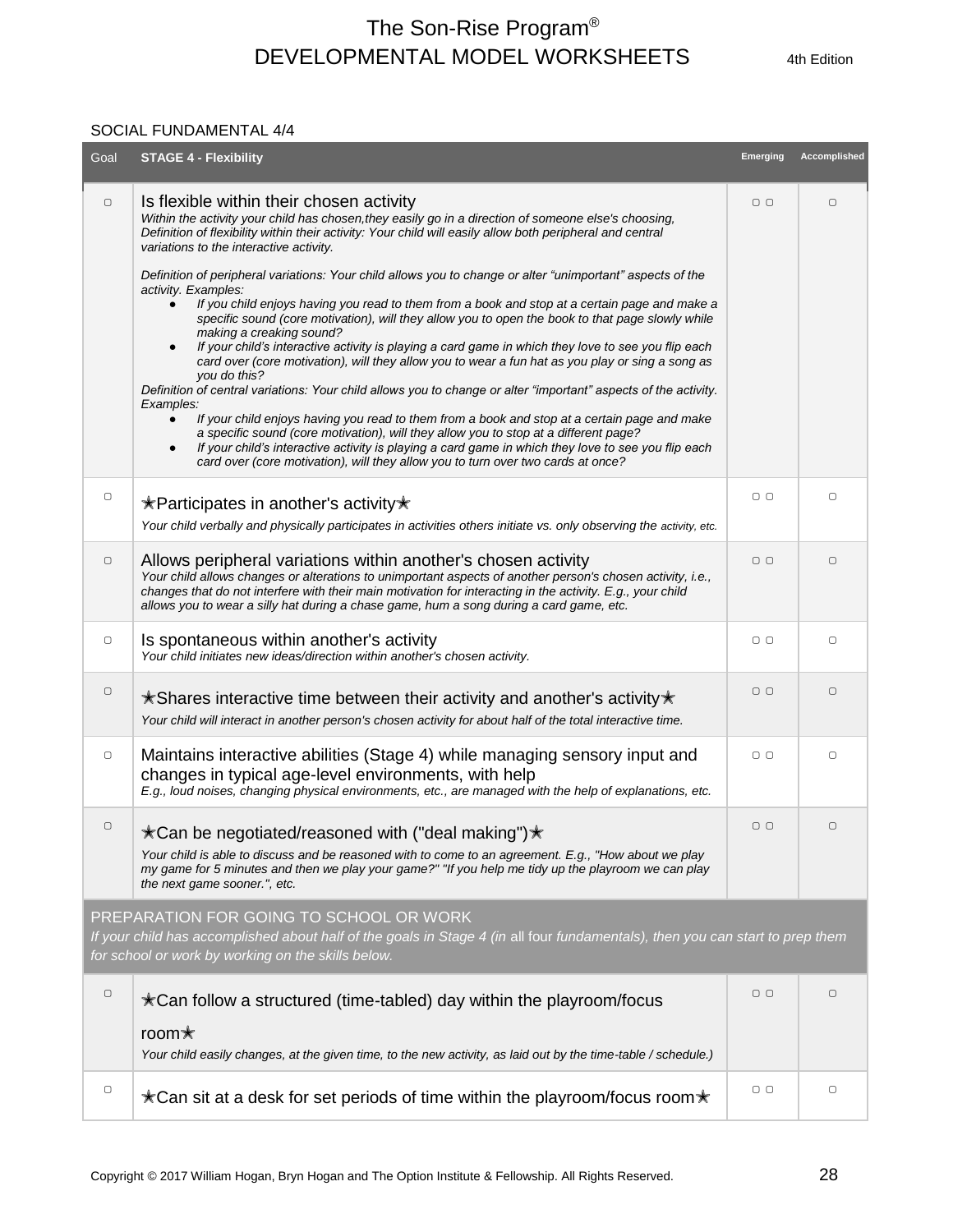|        | Your child can sit at desk/table for the required amount of time while doing an interactive activity.                                                                                                                                                                                                                                                                                                                                                      |               |        |
|--------|------------------------------------------------------------------------------------------------------------------------------------------------------------------------------------------------------------------------------------------------------------------------------------------------------------------------------------------------------------------------------------------------------------------------------------------------------------|---------------|--------|
| $\Box$ | $\star$ Listens to and follows instructions given by a person not working in their<br>Son-Rise Program*<br>E.g., follows instructions in clubs or activity groups such as ballet class, karate class, Girl Scouts,<br>gymnastics, an art group, etc.                                                                                                                                                                                                       | $\cap$ $\cap$ | $\Box$ |
| $\Box$ | Is fully toilet-trained and will communicate their need to use the bathroom<br>In the playroom/focus room and around the house, when necessary, your child will communicate that<br>they want to use the bathroom.                                                                                                                                                                                                                                         | $\cap$ $\cap$ | $\Box$ |
| $\Box$ | Can read and write at the level that they will be entering school or that will<br>be required by their job - or has the ability to compensate for a learning<br>challenge (i.e. uses a dictionary, book, app, or other supportive tools) to<br>enable access to grade level/job level information and success<br>Refer to your school's academic guidelines to assess the level of reading and writing required for your<br>child.                         | $\cap$ $\cap$ | $\Box$ |
| $\Box$ | Can do mathematics at the level that they will be entering school or that will<br>be required by their job - or has the ability to compensate for a learning<br>challenge (i.e. uses a calculator, math shortcut book, app, or other<br>supportive tools) to enable access to grade level/job level information and<br><b>SUCCESS</b><br>Refer to your child's school's academic quidelines to assess the level of mathematics required for your<br>child. | $\cap$ $\cap$ | $\Box$ |